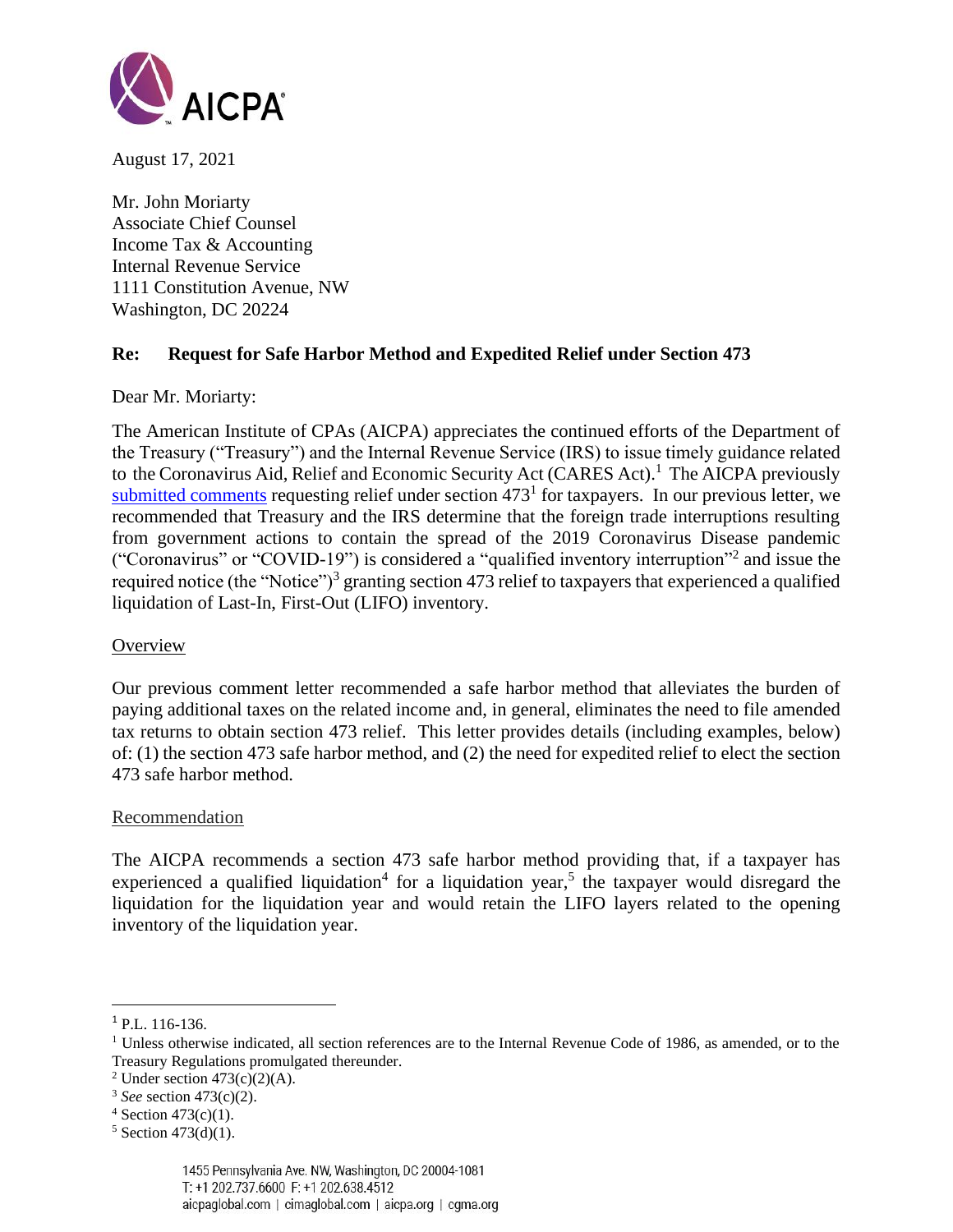## Analysis

Under our recommended safe harbor method, the taxpayer does not recognize income attributable to the liquidation of these LIFO layers if the taxpayer completely replaces the inventory by the end of the replacement period.<sup>6</sup> This safe harbor method alleviates the burden of paying additional taxes on the related income and, in general, eliminates the need to file amended tax returns to obtain section 473 relief.

The safe harbor method will allow a taxpayer to use a substitute current-year cost for the liquidation year equal to the actual current-year cost (e.g., First-In, First-Out (FIFO) cost) of the prior year multiplied by the current-year index. The taxpayer then computes a substitute base cost equal to the substitute current-year cost divided by the current-year cumulative index. This substitute base cost will equal the prior-year base cost. As a result, the LIFO layers that existed prior to the liquidation year will not be liquidated, and the taxpayer will not recognize taxable income related to the liquidation that otherwise would occur in the liquidation year. However, the taxpayer would recognize LIFO income related to deflation, or a LIFO expense related to inflation, based on the current-year index for the liquidation year. The taxpayer will repeat this process for each year of the replacement period until the liquidated inventory is completely replaced, recognizing LIFO income related to deflation, or a LIFO expense related to inflation, based on the current-year index for each year.

If the taxpayer does not fully replace the liquidated inventory by the end of the replacement period, the taxpayer may elect to either: (1) file an amended return for the liquidation year to recognize the taxable income related to the liquidated inventory that was not replaced and pay the related income tax and interest, or (2) in lieu of filing an amended return, compute the taxable income related to the liquidated inventory that was not replaced and pay a specified amount that approximates the time value of money benefit<sup>7</sup> (similar to the approach described in section 6.02(4) of Rev. Proc. 2002-18) on or before the due date (including any extension) of the federal income tax return for the last year of the replacement period.

### Recommendations

The AICPA urges the IRS to expedite publication of guidance providing the section 473 safe harbor method proposed above so that affected taxpayers who have not already filed their federal income tax return for the liquidation year can include the section 473 safe harbor election statement with their timely filed (including any extension) original federal income tax return.

Further, the AICPA recommends providing taxpayers with the flexibility to elect and implement the section 473 safe harbor method, particularly for taxpayers that have already filed their federal income tax return for the liquidation year. Filing an amended return for the liquidation year within 90 days of the date this proposed guidance is published in the Federal Register, or filing a Form 3115, *Application for Change in Accounting Method*, under the automatic consent procedures for any taxable year during the replacement period would permit taxpayers, including partnerships, a late election mechanism to use the proposed section 473 safe harbor method. This is similar to the

<sup>6</sup> Examples 2-5, below, provide the mechanics and proposed operation of the safe harbor method.

<sup>&</sup>lt;sup>7</sup> Additional guidance providing the procedures to make the time value of money payment in lieu of filing an amended return for the liquidation year would be necessary.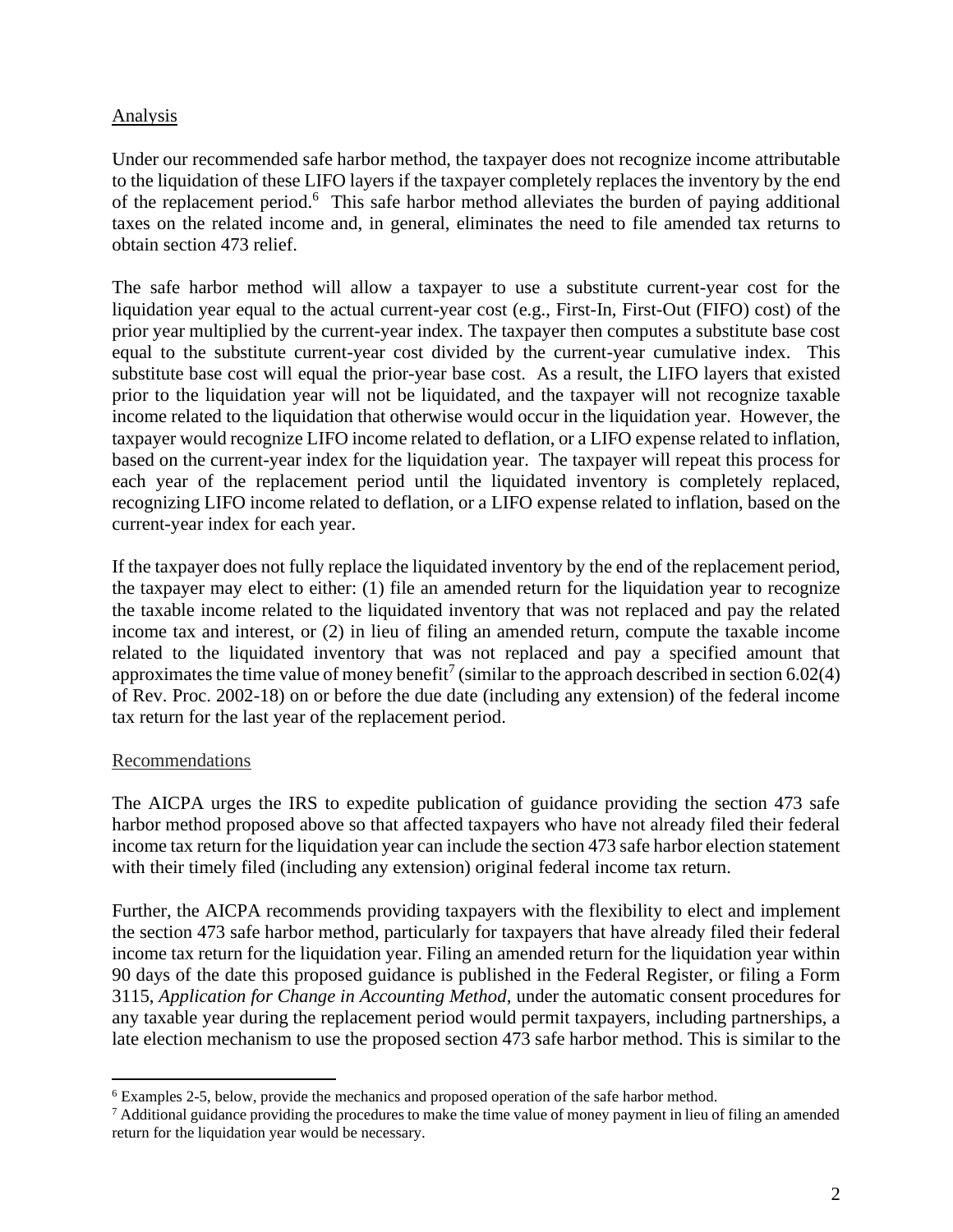relief provided in Rev. Proc. 2020-25 and Rev. Proc. 2020-50 with respect to late bonus depreciation elections.

### Analysis

Expedited relief allows taxpayers to avoid the burden of paying additional taxes related to the income resulting from the qualified liquidation for the liquidation year. Transparency and visibility of the tax laws is a guiding principle for sound tax administration. Granting expedited relief under section 473 and allowing taxpayers to use the proposed safe harbor method to mitigate the substantial additional taxes due to circumstances beyond their control was the purpose *of enacting* section 473. Not allowing taxpayers to use relief that should be available reduces that visibility and transparency of the tax laws, leading to unequal and in some cases, unfair, application of those now opaque laws.

A taxpayer that makes a late election to use the section 473 safe harbor method by filing a Form 3115 under the automatic consent procedures would implement the change with a section 481(a) adjustment. The section 481(a) adjustment would equal the difference between: (1) the amount of LIFO income recognized in the federal income tax return for the liquidation year due to the qualified liquidation; and (2) the amount of LIFO expense or income (due to inflation or deflation) that would have been recognized if the taxpayer had applied the section 473 safe harbor method for the liquidation year.<sup>8</sup> In addition, the taxpayer would restore the liquidated layers as if it had applied the section 473 safe harbor method for the liquidation year.

\* \* \* \* \*

The AICPA is the world's largest member association representing the accounting profession, with more than 428,000 members in the United States and worldwide, and a history of serving the public interest since 1887. Our members advise clients on federal, state, and international tax matters and prepare income and other tax returns for millions of Americans. Our members provide services to individuals, not-for-profit organizations, small and medium-sized businesses, as well as America's largest businesses.

We appreciate your consideration of our recommendations and welcome the opportunity to further discuss our comments. If you have any questions, please contact David Strong, Chair, AICPA Tax Methods and Periods Technical Resource Panel, at (616) 752-4251, or [david.strong@crowe.com;](mailto:david.strong@crowe.com) Alexander Scott, Senior Manager — AICPA Tax Policy & Advocacy, at  $(202)$  434-9204, or [alexander.scott@aicpa-cima.com;](mailto:alexander.scott@aicpa-cima.com) or me at  $(601)$  326-7119 or [JanLewis@HaddoxReid.com.](mailto:JanLewis@HaddoxReid.com)

Sincerely,

Peroferes

Jan Lewis, CPA Chair, AICPA Tax Executive Committee

<sup>8</sup> Example 6, below, provides further details in mechanical operation.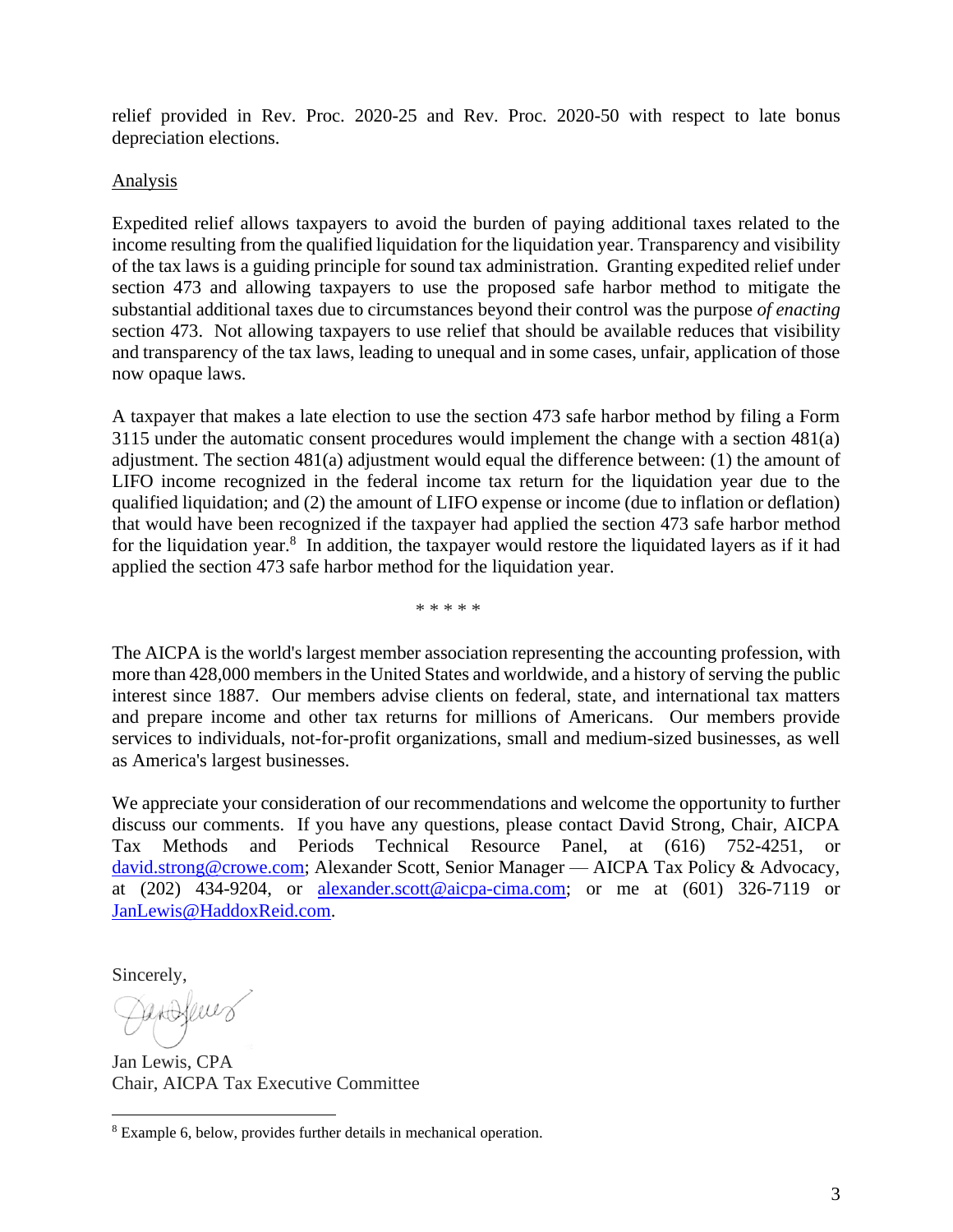cc: The Honorable Charles P. Rettig, Commissioner, Internal Revenue Service Mr. Mark Mazur, Acting Assistant Secretary for Tax Policy, Department of the Treasury Mr. William Paul, Acting Chief Counsel, Internal Revenue Service Mr. Krishna P. Vallabhaneni, Tax Legislative Counsel, Department of the Treasury Ms. Wendy Friese, Tax Policy Advisor, Office of Tax Legislative Counsel, Department of the Treasury Mr. Timothy Powell, Tax Policy Advisor, Office of Tax Legislative Counsel, Department of the Treasury

Ms. Kate Abdoo, Special Counsel, Income Tax & Accounting, Internal Revenue Service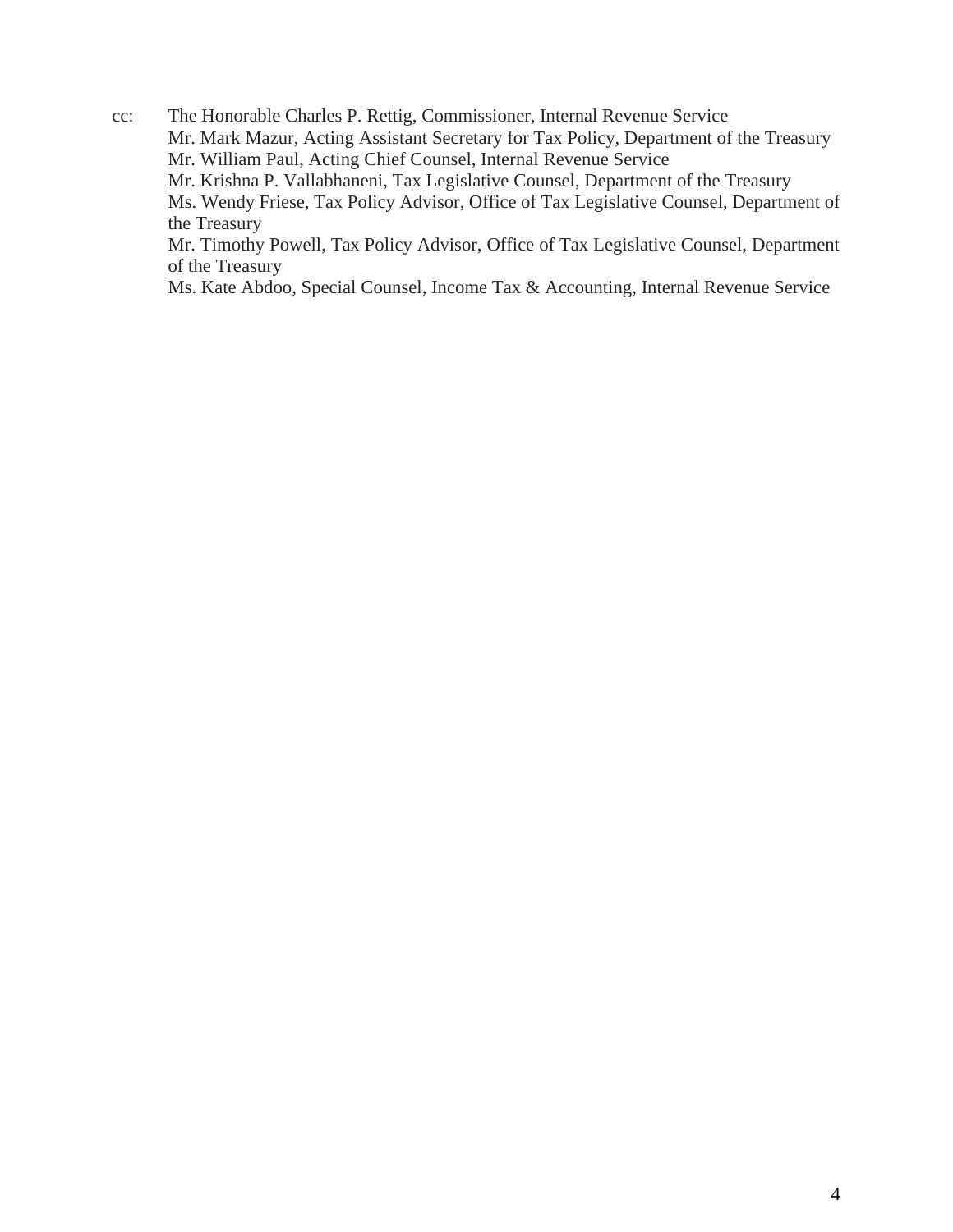# *Examples - Application of Section 473 (Generally); Recommended Section 473 Safe Harbor Method*

## **Example 1:** *Application of Section 473 – Inventory Fully Replaced After One Year*

Company A uses the dollar-value link-chain LIFO inventory method. At the end of 2019, Company A had the following LIFO layers and LIFO reserve:

|            | 2019                       | Current-   | Cumulative | 2019                       |
|------------|----------------------------|------------|------------|----------------------------|
| Year       | <b>Base Cost</b>           | Year Index | Index      | <b>LIFO Value</b>          |
| 12/31/1990 | \$14,388,471               |            | 1.000000   | \$14,388,471               |
| 12/31/1991 | \$<br>1,765,027            | 1.029480   | 1.029480   | \$<br>1,817,060            |
| 12/31/1992 | \$<br>131,322              | 0.999406   | 1.028868   | \$<br>135,113              |
| 12/31/1993 | \$<br>3,948,039            | 1.001234   | 1.030138   | \$<br>4,067,025            |
| 12/31/1994 | \$<br>1,317,990            | 1.010561   | 1.041017   | \$<br>1,372,050            |
| 12/31/1995 | \$<br>6,358,840            | 1.016111   | 1.057789   | \$<br>6,726,311            |
| 12/31/1996 | \$                         | 1.019329   | 1.078235   | \$                         |
| 12/31/1997 | \$<br>2,741,774            | 1.030068   | 1.110655   | \$<br>3,045,165            |
| 12/31/1998 | \$<br>5,811,005            | 1.025072   | 1.138501   | \$<br>6,615,835            |
| 12/31/1999 | \$<br>1,320,541            | 1.051880   | 1.197566   | \$<br>1,581,435            |
| 12/31/2000 | \$<br>430,950              | 1.037991   | 1.243063   | \$<br>535,698              |
| 12/31/2001 | \$<br>4,539,430            | 1.021974   | 1.270378   | \$<br>5,766,792            |
| 12/31/2002 | \$<br>835,240              | 1.001574   | 1.272378   | \$<br>1,062,741            |
| 12/31/2003 | $\overline{\$}$<br>510,001 | 1.013080   | 1.289021   | \$<br>657,402              |
| 12/31/2004 | \$<br>3,490,163            | 1.016790   | 1.310664   | \$<br>4,574,431            |
| 12/31/2005 | \$<br>7,548,218            | 1.026542   | 1.345452   | \$10,155,765               |
| 12/31/2006 | \$                         | 1.063921   | 1.431455   | \$                         |
| 12/31/2007 | \$<br>744,174              | 1.048906   | 1.501462   | \$<br>1,117,349            |
| 12/31/2008 | \$                         | 0.979993   | 1.471422   | \$                         |
| 12/31/2009 | \$<br>880,755              | 0.997044   | 1.467072   | \$<br>1,292,131            |
| 12/31/2010 | $\overline{\$}$            | 1.007974   | 1.478770   | $\overline{\$}$            |
| 12/31/2011 | \$<br>190,225              | 1.004152   | 1.484910   | $\overline{\$}$<br>282,467 |
| 12/31/2012 | \$<br>421,748              | 1.010261   | 1.500147   | \$<br>632,684              |
| 12/31/2013 | \$<br>2,905,222            | 1.015987   | 1.524130   | \$<br>4,427,936            |
| 12/31/2014 | \$<br>1,522,900            | 1.020999   | 1.556135   | \$<br>2,369,838            |
| 12/31/2015 | \$<br>431,092              | 1.015610   | 1.580426   | \$<br>681,309              |
| 12/31/2016 | \$<br>67,628               | 1.027404   | 1.623736   | \$<br>109,810              |
| 12/31/2017 | \$                         | 1.025398   | 1.664976   | \$                         |
| 12/31/2018 | \$<br>1,017,760            | 1.010180   | 1.681925   | \$<br>1,711,796            |
| 12/31/2019 | \$<br>817,055              | 1.011392   | 1.701085   | \$<br>1,389,880            |
|            |                            |            | B          |                            |
| Total      | \$64,135,570               |            |            | \$76,516,494               |
|            | A                          |            |            | C                          |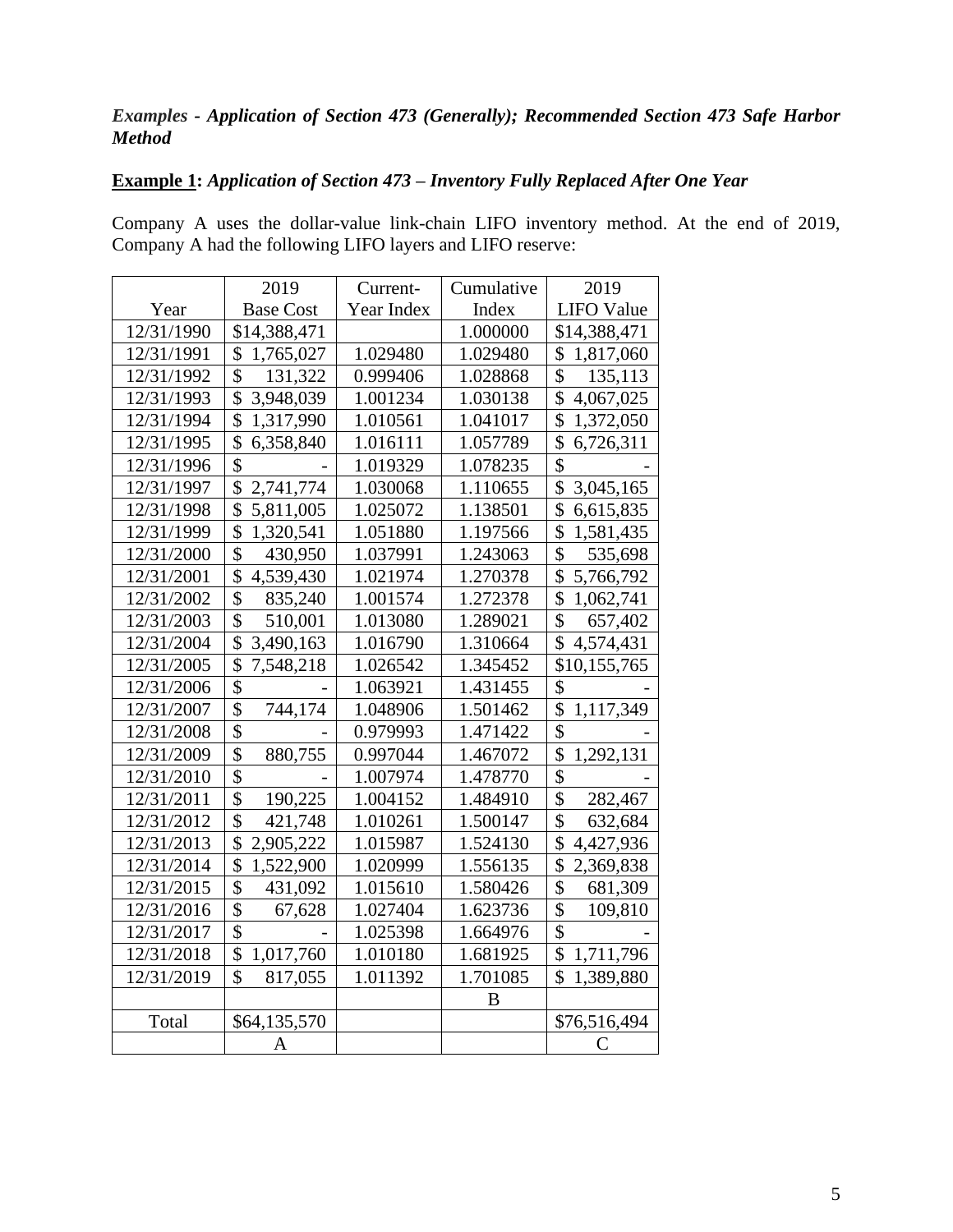| 2019 LIFO Value   | $\mathcal{L}$ | \$76,516,494   |
|-------------------|---------------|----------------|
| 2019 FIFO Cost    | Ð             | \$109,100,056  |
| 2019 LIFO Reserve | $C - D = E$   | \$(32,583,562) |

In 2020, Company A experienced a qualified liquidation of its LIFO inventory due to the COVID-19 pandemic, which resulted in a decrease to ending inventory of approximately 30%. As a result of the LIFO liquidation, Company A had a decrement of \$19,804,551, computed as follows:

| 2020 FIFO Cost              | F           | \$75,966,610   |
|-----------------------------|-------------|----------------|
| Current-Year Index          | G           | 1.007370       |
| PY Cumulative Index         | B           | 1.701085       |
| CY Cumulative Index         | $G * B = H$ | 1.713622       |
| 2020 Base Cost              | $F/H = I$   | \$44,331,019   |
| 2019 Base Cost              | A           | \$64,135,570   |
| Base Cost of 2020 Decrement | $I - A = J$ | \$(19,804,551) |

At the end of 2020, Company A had the following LIFO layers and LIFO reserve:

|            |                                        | 2020              |                                |            |            |                           |                           |
|------------|----------------------------------------|-------------------|--------------------------------|------------|------------|---------------------------|---------------------------|
|            | 2019Base                               | Increment /       | 2020Base                       | Current-   | Cumulative | 2019LIFO                  | 2020                      |
| Year       | Cost                                   | (Decrement)       | Cost                           | Year Index | Index      | Value                     | <b>LIFO</b> Value         |
| 12/31/1990 | \$14,388,471                           |                   | \$14,388,471                   |            | 1.000000   | \$14,388,471              | \$14,388,471              |
| 12/31/1991 | \$<br>1,765,027                        |                   | \$<br>1,765,027                | 1.029480   | 1.029480   | \$<br>1,817,060           | \$1,817,060               |
| 12/31/1992 | $\mathcal{S}$<br>131,322               |                   | \$<br>131,322                  | 0.999406   | 1.028868   | \$<br>135,113             | \$<br>135,113             |
| 12/31/1993 | \$<br>3,948,039                        |                   | 3,948,039                      | 1.001234   | 1.030138   | \$<br>4,067,025           | \$<br>4,067,025           |
| 12/31/1994 | \$1,317,990                            |                   | \$<br>1,317,990                | 1.010561   | 1.041017   | \$<br>1,372,050           | $\mathbb{S}$<br>1,372,050 |
| 12/31/1995 | 6,358,840                              |                   | 6,358,840<br>\$                | 1.016111   | 1.057789   | \$<br>6,726,311           | \$<br>6,726,311           |
| 12/31/1996 |                                        |                   | \$                             | 1.019329   | 1.078235   |                           |                           |
| 12/31/1997 | 2,741,774                              |                   | 2,741,774<br>\$                | 1.030068   | 1.110655   | 3,045,165                 | 3,045,165<br>\$           |
| 12/31/1998 | $\boldsymbol{\mathsf{S}}$<br>5,811,005 |                   | \$<br>5,811,005                | 1.025072   | 1.138501   | \$<br>6,615,835           | \$<br>6,615,835           |
| 12/31/1999 | \$<br>1,320,541                        |                   | 1,320,541<br>\$                | 1.051880   | 1.197566   | \$<br>1,581,435           | \$<br>1,581,435           |
| 12/31/2000 | $\mathcal{S}$<br>430,950               |                   | \$<br>430,950                  | 1.037991   | 1.243063   | \$<br>535,698             | \$<br>535,698             |
| 12/31/2001 | \$<br>4,539,430                        |                   | \$<br>4,539,430                | 1.021974   | 1.270378   | \$<br>5,766,792           | 5,766,792                 |
| 12/31/2002 | \$<br>835,240                          |                   | \$<br>835,240                  | 1.001574   | 1.272378   | \$<br>1,062,741           | \$<br>1,062,741           |
| 12/31/2003 | \$<br>510,001                          |                   | \$<br>510,001                  | 1.013080   | 1.289021   | \$<br>657,402             | \$<br>657,402             |
| 12/31/2004 | $\mathcal{S}$<br>3,490,163             | (3,257,774)<br>\$ | \$<br>232,389                  | 1.016790   | 1.310664   | $\mathbb{S}$<br>4,574,431 | \$<br>304,584             |
| 12/31/2005 | \$<br>7,548,218                        | \$<br>(7,548,218) | \$                             | 1.026542   | 1.345452   | \$10,155,765              | \$                        |
| 12/31/2006 | \$                                     | \$                | \$                             | 1.063921   | 1.431455   | \$                        | \$                        |
| 12/31/2007 | \$<br>744,174                          | \$<br>(744, 174)  | \$<br>$\overline{\phantom{0}}$ | 1.048906   | 1.501462   | \$<br>1,117,349           | \$                        |
| 12/31/2008 | \$                                     | \$                | \$<br>$\qquad \qquad -$        | 0.979993   | 1.471422   | \$                        | \$                        |
| 12/31/2009 | \$<br>880,755                          | \$<br>(880, 755)  | \$                             | 0.997044   | 1.467072   | \$<br>1,292,131           | \$                        |
| 12/31/2010 | \$                                     | \$                | \$                             | 1.007974   | 1.478770   | \$                        | \$                        |
| 12/31/2011 | \$<br>190,225                          | \$<br>(190, 225)  | \$                             | 1.004152   | 1.484910   | \$<br>282,467             | \$                        |
| 12/31/2012 | \$<br>421,748                          | \$<br>(421, 748)  | \$                             | 1.010261   | 1.500147   | \$<br>632,684             | \$                        |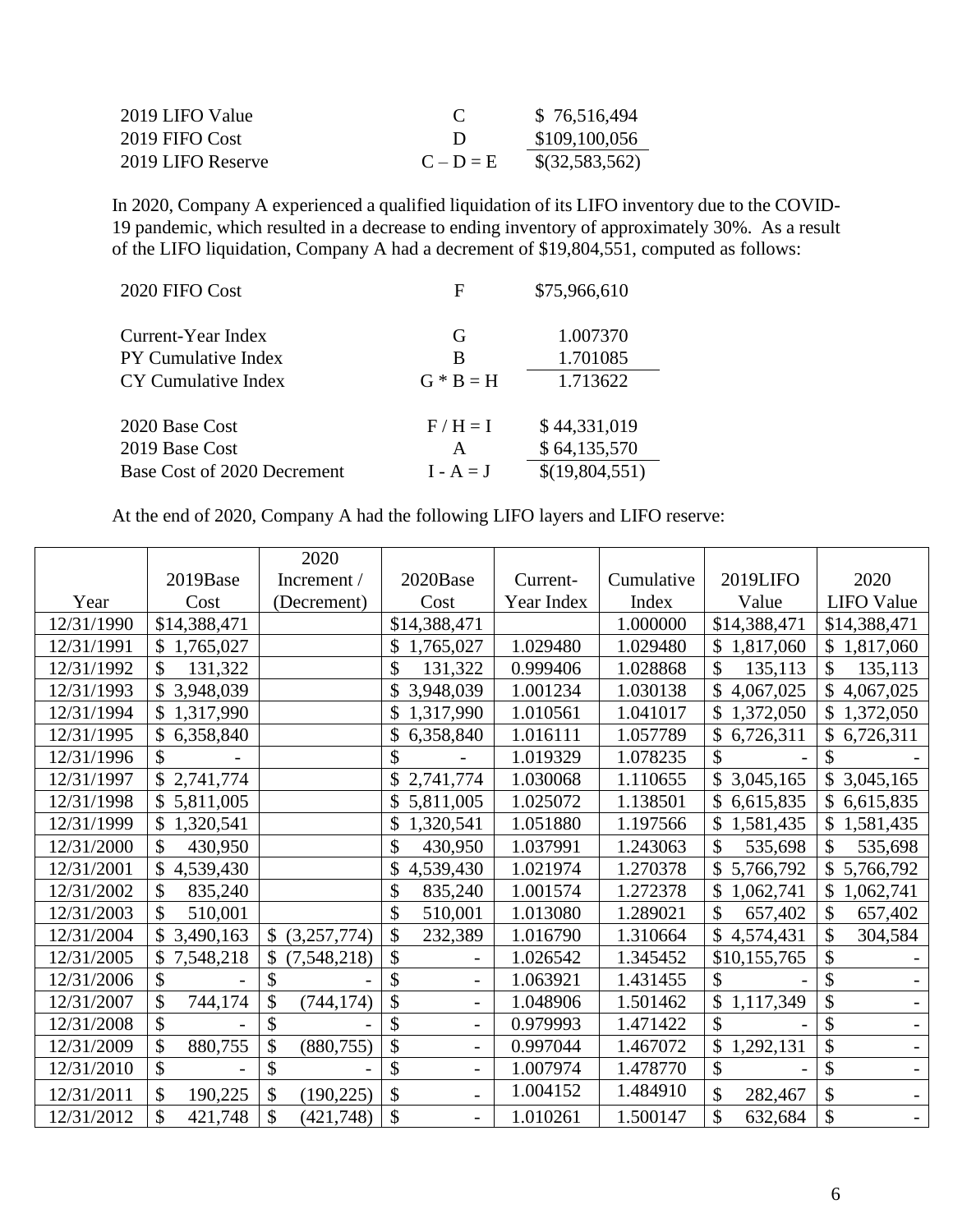| 12/31/2013<br>4,427,936<br>\$2,905,222<br>(2,905,222)<br>$\boldsymbol{\mathsf{\$}}$<br>1.524130<br>1.015987<br>$\mathcal{S}$<br>\$<br>$\mathbb{S}$<br>$\overline{\phantom{a}}$<br>12/31/2014<br>1,522,900<br>(1,522,900)<br>1.020999<br>1.556135<br>2,369,838<br>$\boldsymbol{\mathsf{\$}}$<br>$\mathcal{S}$<br>\$<br>\$<br>$\overline{\phantom{a}}$<br>12/31/2015<br>431,092<br>(431,092)<br>1.580426<br>681,309<br>$\boldsymbol{\mathsf{\$}}$<br>1.015610<br>$\mathbb{S}$<br>\$<br>\$<br>\$<br>$\overline{\phantom{a}}$<br>12/31/2016<br>(67, 628)<br>1.623736<br>109,810<br>67,628<br>1.027404<br>$\boldsymbol{\mathsf{S}}$<br>\$<br>\$<br>\$<br>\$<br>$\overline{\phantom{a}}$<br>12/31/2017<br>1.025398<br>1.664976<br>\$<br>$\overline{\phantom{a}}$<br>12/31/2018<br>1.010180<br>1.681925<br>1,017,760<br>(1,017,760)<br>$\boldsymbol{\mathsf{\$}}$<br>1,711,796<br>\$<br>$\mathbb{S}$<br>$\mathcal{S}$<br>S.<br>$\overline{\phantom{a}}$<br>12/31/2019<br>1,389,880<br>(817, 055)<br>1.011392<br>1.701085<br>817,055<br>$\boldsymbol{\mathsf{S}}$<br>$\mathbb{S}$<br>\$<br>\$<br>\$<br>$\overline{\phantom{a}}$<br>12/31/2020<br>1.007370<br>1.713622<br>\$<br>$\overline{\phantom{a}}$<br>H<br>G |       |              |                |              |  |              |              |
|-----------------------------------------------------------------------------------------------------------------------------------------------------------------------------------------------------------------------------------------------------------------------------------------------------------------------------------------------------------------------------------------------------------------------------------------------------------------------------------------------------------------------------------------------------------------------------------------------------------------------------------------------------------------------------------------------------------------------------------------------------------------------------------------------------------------------------------------------------------------------------------------------------------------------------------------------------------------------------------------------------------------------------------------------------------------------------------------------------------------------------------------------------------------------------------------------------------|-------|--------------|----------------|--------------|--|--------------|--------------|
|                                                                                                                                                                                                                                                                                                                                                                                                                                                                                                                                                                                                                                                                                                                                                                                                                                                                                                                                                                                                                                                                                                                                                                                                           |       |              |                |              |  |              |              |
|                                                                                                                                                                                                                                                                                                                                                                                                                                                                                                                                                                                                                                                                                                                                                                                                                                                                                                                                                                                                                                                                                                                                                                                                           |       |              |                |              |  |              |              |
|                                                                                                                                                                                                                                                                                                                                                                                                                                                                                                                                                                                                                                                                                                                                                                                                                                                                                                                                                                                                                                                                                                                                                                                                           |       |              |                |              |  |              |              |
|                                                                                                                                                                                                                                                                                                                                                                                                                                                                                                                                                                                                                                                                                                                                                                                                                                                                                                                                                                                                                                                                                                                                                                                                           |       |              |                |              |  |              |              |
|                                                                                                                                                                                                                                                                                                                                                                                                                                                                                                                                                                                                                                                                                                                                                                                                                                                                                                                                                                                                                                                                                                                                                                                                           |       |              |                |              |  |              |              |
|                                                                                                                                                                                                                                                                                                                                                                                                                                                                                                                                                                                                                                                                                                                                                                                                                                                                                                                                                                                                                                                                                                                                                                                                           |       |              |                |              |  |              |              |
|                                                                                                                                                                                                                                                                                                                                                                                                                                                                                                                                                                                                                                                                                                                                                                                                                                                                                                                                                                                                                                                                                                                                                                                                           |       |              |                |              |  |              |              |
|                                                                                                                                                                                                                                                                                                                                                                                                                                                                                                                                                                                                                                                                                                                                                                                                                                                                                                                                                                                                                                                                                                                                                                                                           |       |              |                |              |  |              |              |
|                                                                                                                                                                                                                                                                                                                                                                                                                                                                                                                                                                                                                                                                                                                                                                                                                                                                                                                                                                                                                                                                                                                                                                                                           |       |              |                |              |  |              |              |
|                                                                                                                                                                                                                                                                                                                                                                                                                                                                                                                                                                                                                                                                                                                                                                                                                                                                                                                                                                                                                                                                                                                                                                                                           | Total | \$64,135,570 | \$(19,804,551) | \$44,331,019 |  | \$76,516,494 | \$48,075,682 |
| K<br>A                                                                                                                                                                                                                                                                                                                                                                                                                                                                                                                                                                                                                                                                                                                                                                                                                                                                                                                                                                                                                                                                                                                                                                                                    |       |              |                |              |  |              |              |

| 2020 LIFO Value   | K           | \$48,075,682   |
|-------------------|-------------|----------------|
| 2020 FIFO Cost    | H           | \$75,966,610   |
| 2020 LIFO Reserve | $K - F = L$ | \$(27,890,928) |

The LIFO value of the decrement is \$28,440,812, computed as follows:

| 2020 LIFO Value         | К            | \$48,075,682   |
|-------------------------|--------------|----------------|
| 2019 LIFO Value         | $\mathbf{C}$ | \$76,516,494   |
| LIFO Value of Decrement | $K - C = M$  | \$(28,440,812) |

As a result of the 2020 liquidation, Company A recognized net LIFO income of \$4,692,634, computed as follows:

| 2019 LIFO Reserve                |             | \$(32,583,562) |
|----------------------------------|-------------|----------------|
| 2020 LIFO Reserve                |             | \$(27,890,928) |
| 2020 Net LIFO Expense / (Income) | $E - L = N$ | (4,692,634)    |

This income is net of LIFO expense of \$804,067 (due to inflation in 2020), computed as follows:

| 2020 Current Year Index      | (ì                 | 1.007370      |
|------------------------------|--------------------|---------------|
| 2020 Inflation               | $G - 1.000000 = O$ | 0.007370      |
| 2019 FIFO Cost               | $\blacksquare$     | \$109,100,056 |
| 2020 LIFO Expense / (Income) | $Q * D = P$        | 804.067       |
| Due to Inflation / Deflation |                    |               |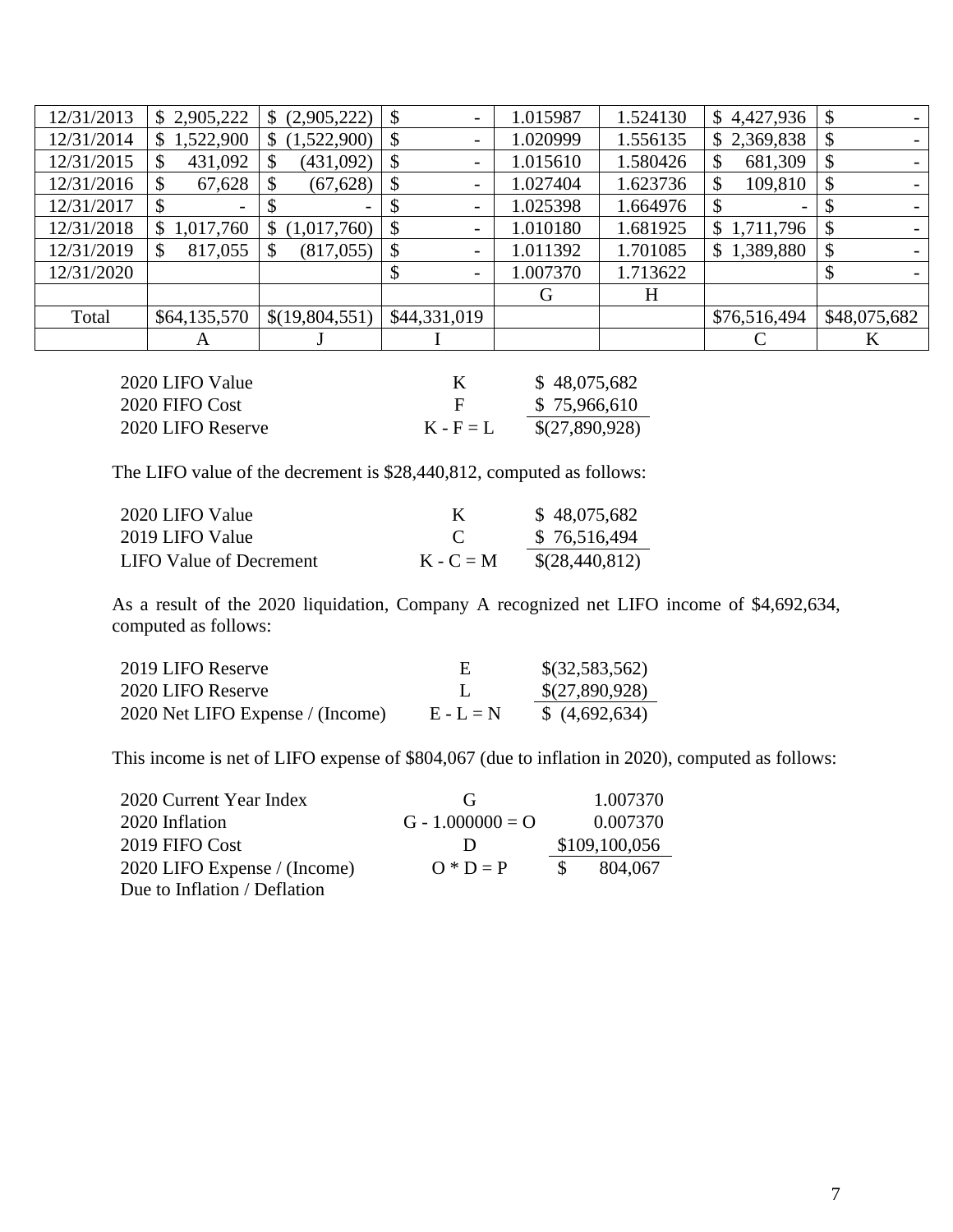In 2021, Company A fully replaces the liquidated inventory and has an increment with a base cost of \$22,861,082, computed as follows:

| 2021 FIFO Cost                                                  |                        | \$114,000,000                                |
|-----------------------------------------------------------------|------------------------|----------------------------------------------|
| Current-Year Index<br>2020 PY Cumulative Index                  | R<br>H                 | 0.990083<br>1.713622                         |
| 2021 CY Cumulative Index                                        | $R * H = S$            | 1.696628                                     |
| 2021 Base Cost<br>2020 Base Cost<br>Base Cost of 2021 Increment | $Q / S = T$<br>$T-I=U$ | \$67,192,101<br>\$44,331,019<br>\$22,861,082 |

Company A makes a section 473 election for 2021. Therefore, Company A treats the portion of the increment exceeding the 2020 decrement as attributable to 2021 and values this excess amount using the 2021 cumulative index. Company A treats the remainder of the increment as replacing the inventory that was liquidated in 2020 and values this portion of the increment at the LIFO value of the 2020 decrement. Company A computes a weighted average cumulative index for 2021 equal to the total LIFO value of the 2021 increment divided by the total base cost of the 2021 increment.

| Base Cost of 2021 Increment            | U           | \$22,861,082              |
|----------------------------------------|-------------|---------------------------|
| Base Cost of 2020 Decrement            | J           | \$(19,804,551)            |
| Base Cost of Excess 2021 Increment     | $U - J = V$ | 3,056,531<br>\$.          |
| 2021 Cumulative Index                  | S           | 1.696628                  |
| LIFO Value of 2021 Excess Increment    | $V * S = W$ | 5,185,797<br>$\mathbf{s}$ |
| LIFO Value of 2020 Decrement           | $-M = X$    | \$28,440,812              |
| LIFO Value of 2021 Increment           | $W + X = Y$ | \$33,626,609              |
| LIFO Value of 2021 Increment           | Y           | \$33,626,609              |
| Base Cost of 2021 Increment            | U           | \$22,861,082              |
| Weighted Average 2021 Cumulative Index | $Y/U = Z$   | 1.470911                  |

At the end of 2021, Company A has the following LIFO layers and LIFO reserve:

|            |                               | 2021        |                  |            |            |                             |                   |
|------------|-------------------------------|-------------|------------------|------------|------------|-----------------------------|-------------------|
|            | 2020                          | Increment / | 2021             | Current-   | Cumulative | 2020                        | 2021              |
| Year       | <b>Base Cost</b>              | (Decrement) | <b>Base Cost</b> | Year Index | Index      | <b>LIFO</b> Value           | <b>LIFO Value</b> |
| 12/31/1990 | \$14,388,471                  |             | \$14,388,471     |            | 1.000000   | \$14,388,471                | \$14,388,471      |
| 12/31/1991 | \$1,765,027                   |             | \$1,765,027      | 1.029480   | 1.029480   | 1,817,060<br>$\mathbb{S}^-$ | \$1,817,060       |
| 12/31/1992 | 131,322<br>S                  |             | 131,322          | 0.999406   | 1.028868   | 135,113<br>\$               | 135,113           |
| 12/31/1993 | \$3,948,039                   |             | \$3,948,039      | 1.001234   | 1.030138   | 4,067,025<br>\$             | 4,067,025<br>S.   |
| 12/31/1994 | \$1,317,990                   |             | \$1,317,990      | 1.010561   | 1.041017   | \$1,372,050                 | \$1,372,050       |
| 12/31/1995 | 6,358,840<br>S.               |             | \$6,358,840      | 1.016111   | 1.057789   | \$6,726,311                 | \$6,726,311       |
| 12/31/1996 | S<br>$\overline{\phantom{a}}$ |             | -                | 1.019329   | 1.078235   | \$<br>-                     |                   |
| 12/31/1997 | \$2,741,774                   |             | \$2,741,774      | 1.030068   | 1.110655   | \$3,045,165                 | \$3,045,165       |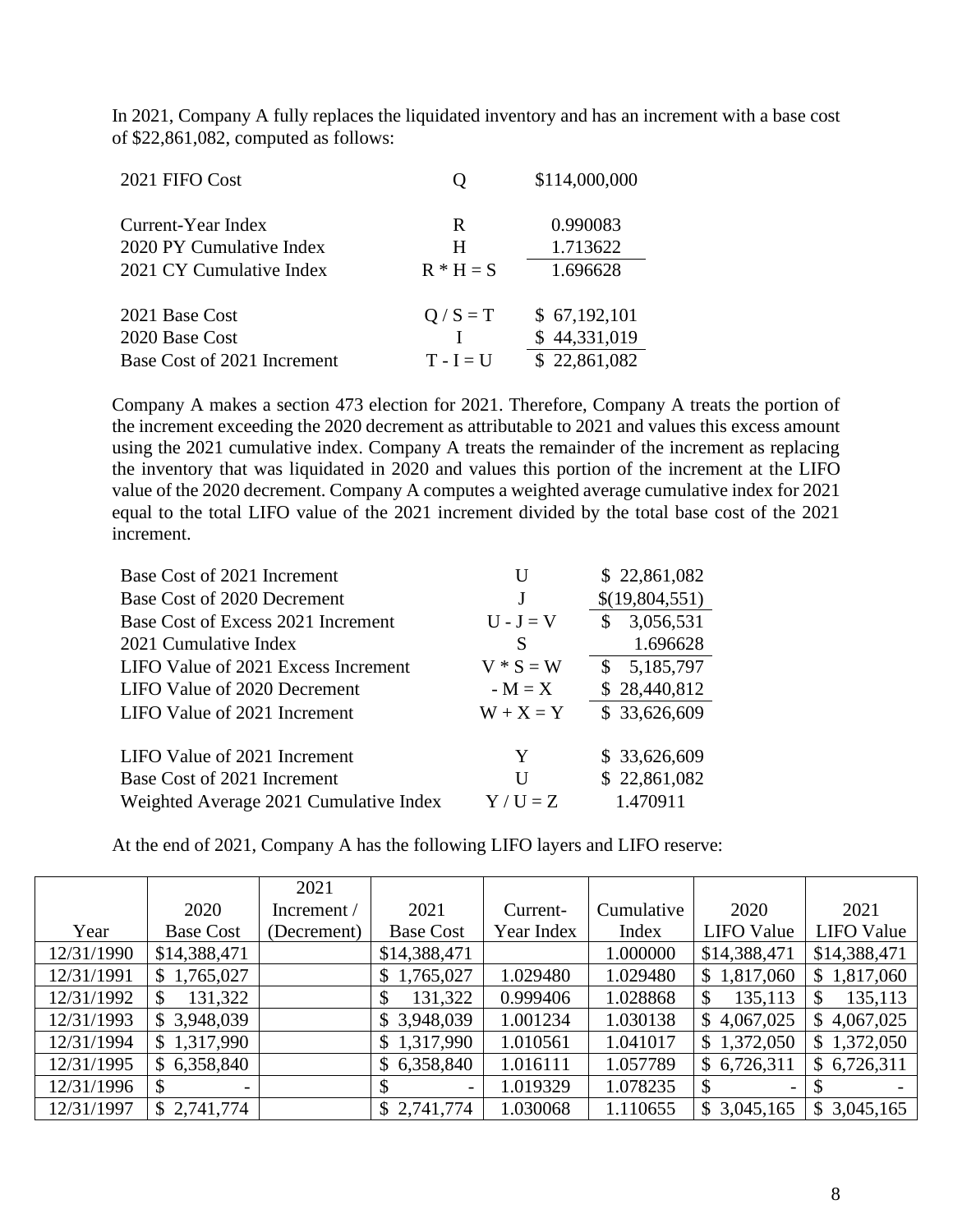| 12/31/1998 | \$5,811,005                        |              | 5,811,005     | 1.025072    | 1.138501 | \$6,615,835     | \$6,615,835               |
|------------|------------------------------------|--------------|---------------|-------------|----------|-----------------|---------------------------|
| 12/31/1999 | \$1,320,541                        |              | 1,320,541     | 1.051880    | 1.197566 | 1,581,435<br>\$ | \$1,581,435               |
| 12/31/2000 | 430,950<br>\$                      |              | \$<br>430,950 | 1.037991    | 1.243063 | \$<br>535,698   | \$<br>535,698             |
| 12/31/2001 | 4,539,430                          |              | 4,539,430     | 1.021974    | 1.270378 | 5,766,792       | \$5,766,792               |
| 12/31/2002 | \$<br>835,240                      |              | \$<br>835,240 | 1.001574    | 1.272378 | \$<br>1,062,741 | $\mathbb{S}$<br>1,062,741 |
| 12/31/2003 | 510,001                            |              | \$<br>510,001 | 1.013080    | 1.289021 | \$<br>657,402   | \$<br>657,402             |
| 12/31/2004 | 232,389                            |              | \$<br>232,389 | 1.016790    | 1.310664 | 4,574,431       | \$<br>304,584             |
| 12/31/2005 | \$                                 |              | \$            | 1.026542    | 1.345452 | \$              | \$                        |
| 12/31/2006 | \$                                 |              | \$            | 1.063921    | 1.431455 | \$              | \$                        |
| 12/31/2007 | \$                                 |              | \$            | 1.048906    | 1.501462 | \$              | \$                        |
| 12/31/2008 | \$                                 |              | \$            | 0.979993    | 1.471422 | \$              | \$                        |
| 12/31/2009 | \$                                 |              | \$            | 0.997044    | 1.467072 | \$              | \$                        |
| 12/31/2010 | \$                                 |              | \$            | 1.007974    | 1.478770 | \$              | \$                        |
| 12/31/2011 | \$                                 |              | \$            | 1.004152    | 1.484910 | \$              | \$                        |
| 12/31/2012 | \$<br>$\qquad \qquad \blacksquare$ |              | \$            | 1.010261    | 1.500147 | \$              | \$                        |
| 12/31/2013 | \$                                 |              | \$            | 1.015987    | 1.524130 | \$              | \$                        |
| 12/31/2014 |                                    |              | \$            | 1.020999    | 1.556135 | \$              | \$                        |
| 12/31/2015 | \$<br>-                            |              | \$            | 1.015610    | 1.580426 | \$              | \$                        |
| 12/31/2016 | \$                                 |              | \$            | 1.027404    | 1.623736 | \$              | \$                        |
| 12/31/2017 | \$                                 |              | \$            | 1.025398    | 1.664976 | \$              | \$                        |
| 12/31/2018 | \$                                 |              | \$            | 1.010180    | 1.681925 | \$              | \$                        |
| 12/31/2019 | \$<br>-                            |              | \$            | 1.011392    | 1.701085 | $\mathcal{S}$   | \$                        |
| 12/31/2020 | \$                                 |              | \$            | 1.007370    | 1.713622 | \$              | \$                        |
| 12/31/2021 |                                    | \$22,861,082 | \$22,861,082  | 0.990083    | 1.470911 |                 | \$33,626,609              |
|            |                                    |              |               | $\mathbf R$ | Z        |                 |                           |
| Total      | \$44,331,019                       | \$22,861,082 | \$67,192,101  |             |          | \$48,075,682    | \$81,702,291              |
|            |                                    | U            | T             |             |          | K               | AA                        |

| 2021 LIFO Value   | AA            | \$81,702,291    |
|-------------------|---------------|-----------------|
| 2021 FIFO Cost    |               | \$114,000,000   |
| 2021 LIFO Reserve | $AA - Q = AB$ | \$ (32,297,709) |

As a result of its section 473 election, Company A has a LIFO expense of \$4,406,781 and is able to reverse its 2020 LIFO income of \$4,692,634, leaving it with net 2021 LIFO income of \$285,853 (due to deflation in 2021), computed as follows:

| 2020 LIFO Reserve                | $\mathbf{L}$                | \$(27,890,928) |
|----------------------------------|-----------------------------|----------------|
| 2021 LIFO Reserve                | AB                          | \$(32,297,709) |
| 2021 LIFO Expense / (Income)     | $L - AB = AC$               | \$4,406,781    |
| Reverse 2020 LIFO Income         | $-N = AD$                   | \$4,692,634    |
| Net 2021 LIFO Expense / (Income) | $AC - AD = AE$ \$ (285,853) |                |

To reverse its 2020 LIFO income under section 473, <sup>9</sup> Company A must file an amended federal income tax return for its 2020 tax year.

<sup>9</sup> *See* section 473(b).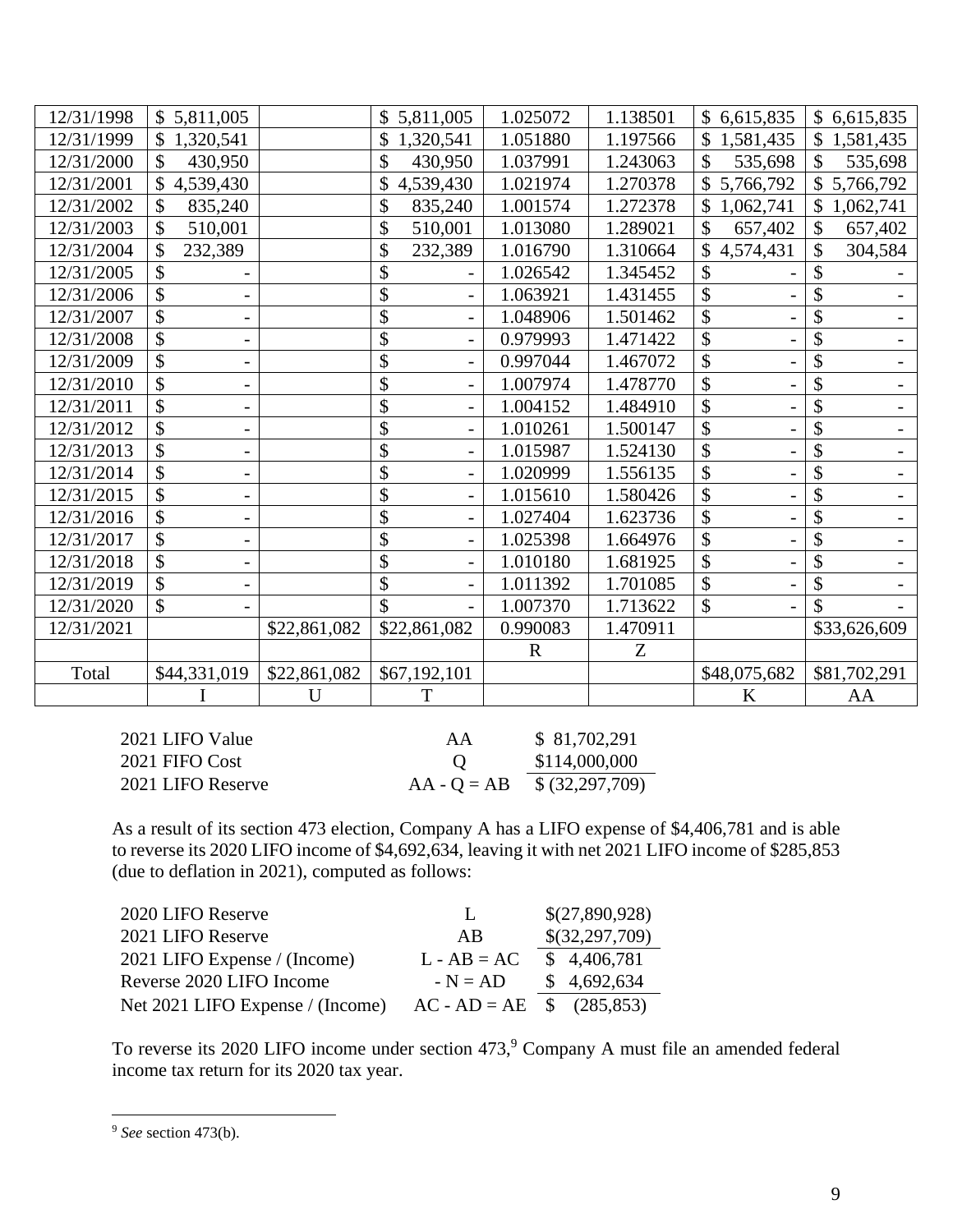In this example, Company A fully replaced the liquidated inventory in the first replacement year; therefore, Company A only had to file one amended federal income tax return for its 2020 tax year. However, if Company A did not fully replace the liquidated inventory until later in the replacement period, in 2022 or 2023, it would be required to file an amended federal income tax return for its 2020 tax year after each replacement year. Therefore, Company A may be required to file up to three amended returns for the 2020 tax year. The requirement to file multiple amended tax returns for the same tax year is burdensome for both the taxpayer and the IRS. To mitigate this burden, we recommend adopting the safe harbor method, as exhibited in Examples 2 through 5, below.

### **Example 2:** *Section 473 Safe Harbor Method – Inventory Fully Replaced After One Year*

The facts are the same as Example 1, except that Company A elects to use the section 473 safe harbor method. Under the safe harbor method, Company A computes a substitute 2020 currentyear cost (FIFO cost) equal to the 2019 FIFO cost multiplied by the 2020 current-year index. The substitute FIFO cost is then used to compute a substitute 2020 base cost equal to the 2019 base cost:

| 2019 FIFO Cost               | D             | \$109,100,056 |
|------------------------------|---------------|---------------|
| Current-Year Index           | G             | 1.007370      |
| Substitute 2020 FIFO Cost    | $D * G = AF$  | \$109,904,123 |
| CY Cumulative Index          | H             | 1.713622      |
| Substitute 2020 Base Cost    | $AF/H = AG$   | \$64,135,570  |
| 2019 Base Cost               | A             | \$64,135,570  |
| 2020 Increment / (Decrement) | $AG - A = AH$ | <sup>\$</sup> |

As a result, Company A does not recognize the decrement of  $$19,804,551^{10}$  attributable to the qualified liquidation under section 473, and none of the LIFO layers are liquidated. The 2020 LIFO layers are identical to the 2019 LIFO layers, and the 2020 LIFO value is equal to the 2019 LIFO value. At the end of 2020, Company A has the following LIFO layers:

|            |                         | 2020        |                  |            |            |                   |                           |
|------------|-------------------------|-------------|------------------|------------|------------|-------------------|---------------------------|
|            | 2019                    | Increment / | 2020             | Current-   | Cumulative | 2019              | 2020                      |
| Year       | <b>Base Cost</b>        | (Decrement) | <b>Base Cost</b> | Year Index | Index      | <b>LIFO</b> Value | <b>LIFO</b> Value         |
| 12/31/1990 | \$14,388,471            |             | \$14,388,471     |            | 1.000000   | \$14,388,471      | \$14,388,471              |
| 12/31/1991 | \$1,765,027             |             | \$1,765,027      | 1.029480   | 1.029480   | \$1,817,060       | 1,817,060<br>$\mathbb{S}$ |
| 12/31/1992 | 131,322<br>\$           |             | 131,322<br>\$    | 0.999406   | 1.028868   | \$<br>135,113     | \$<br>135,113             |
| 12/31/1993 | \$3,948,039             |             | \$3,948,039      | 1.001234   | 1.030138   | \$4,067,025       | 4,067,025<br>$\mathbb{S}$ |
| 12/31/1994 | \$1,317,990             |             | \$1,317,990      | 1.010561   | 1.041017   | \$1,372,050       | 1,372,050<br>$\mathbb{S}$ |
| 12/31/1995 | \$6,358,840             |             | \$6,358,840      | 1.016111   | 1.057789   | \$6,726,311       | \$6,726,311               |
| 12/31/1996 | \$                      |             |                  | 1.019329   | 1.078235   | <sup>\$</sup>     |                           |
| 12/31/1997 | \$2,741,774             |             | \$2,741,774      | 1.030068   | 1.110655   | \$3,045,165       | \$3,045,165               |
| 12/31/1998 | \$5,811,005             |             | \$5,811,005      | 1.025072   | 1.138501   | \$6,615,835       | \$6,615,835               |
| 12/31/1999 | \$1,320,541             |             | 1,320,541        | 1.051880   | 1.197566   | 1,581,435<br>S.   | 1,581,435<br>S.           |
| 12/31/2000 | $\mathbb{S}$<br>430,950 |             | 430,950          | 1.037991   | 1.243063   | \$.<br>535,698    | \$<br>535,698             |
| 12/31/2001 | \$4,539,430             |             | \$4,539,430      | 1.021974   | 1.270378   | \$5,766,792       | $\mathbb{S}$<br>5,766,792 |

<sup>&</sup>lt;sup>10</sup> Reference J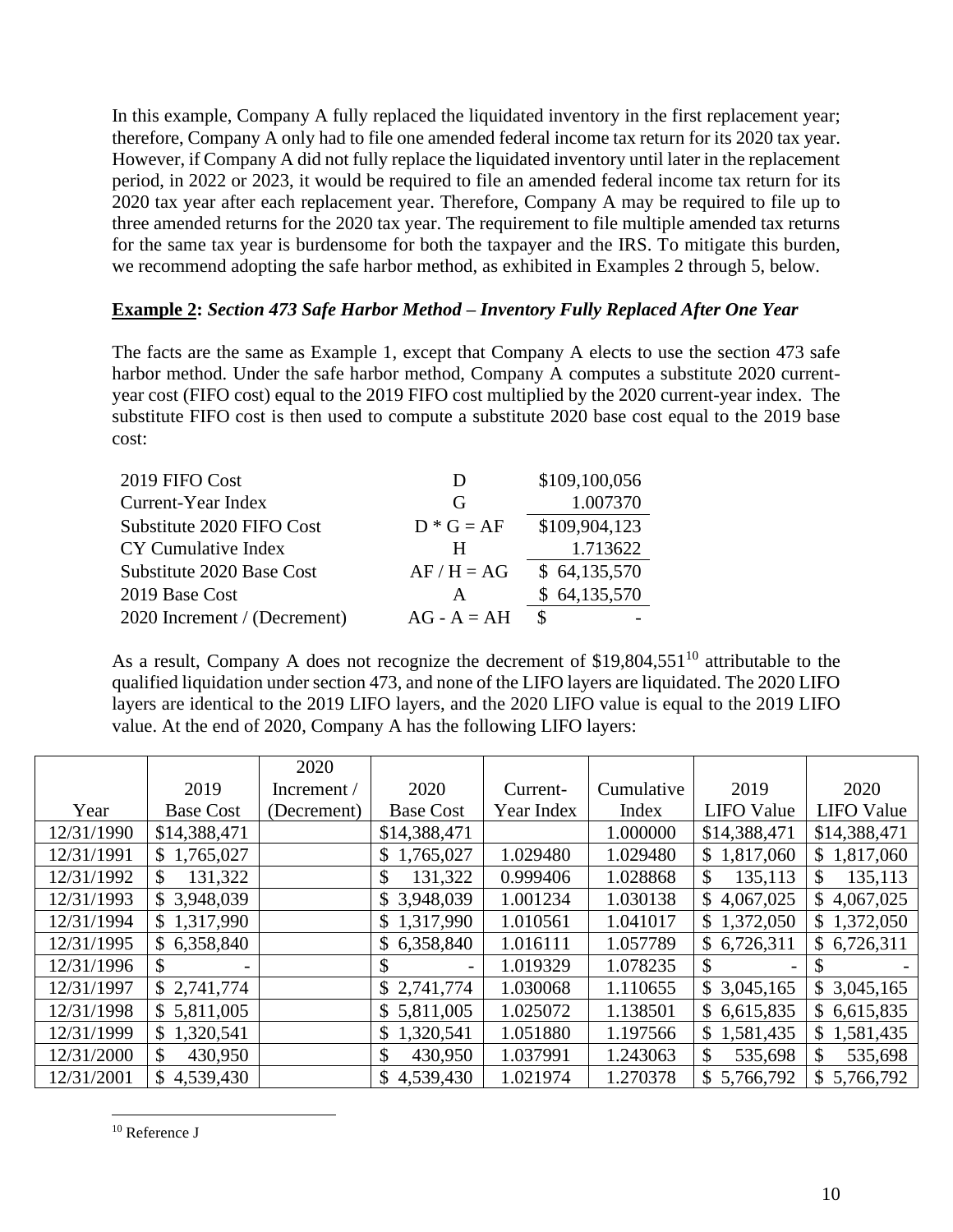| 12/31/2002 | \$<br>835,240   |                           | 835,240<br>\$ | 1.001574 | 1.272378 | 1,062,741<br>$\mathbb{S}^-$ | \$<br>1,062,741 |
|------------|-----------------|---------------------------|---------------|----------|----------|-----------------------------|-----------------|
| 12/31/2003 | \$<br>510,001   |                           | \$<br>510,001 | 1.013080 | 1.289021 | \$<br>657,402               | \$<br>657,402   |
| 12/31/2004 | 3,490,163       |                           | 3,490,163     | 1.016790 | 1.310664 | \$<br>4,574,431             | \$<br>4,574,431 |
| 12/31/2005 | \$7,548,218     |                           | 7,548,218     | 1.026542 | 1.345452 | \$10,155,765                | \$10,155,765    |
| 12/31/2006 | \$              |                           |               | 1.063921 | 1.431455 |                             |                 |
| 12/31/2007 | \$<br>744,174   |                           | \$<br>744,174 | 1.048906 | 1.501462 | \$1,117,349                 | \$<br>1,117,349 |
| 12/31/2008 | \$              |                           | \$            | 0.979993 | 1.471422 | \$                          | \$              |
| 12/31/2009 | 880,755<br>\$   |                           | \$<br>880,755 | 0.997044 | 1.467072 | \$<br>1,292,131             | \$<br>1,292,131 |
| 12/31/2010 | \$              |                           | \$            | 1.007974 | 1.478770 | \$                          | \$              |
| 12/31/2011 | \$<br>190,225   |                           | \$<br>190,225 | 1.004152 | 1.484910 | \$<br>282,467               | \$<br>282,467   |
| 12/31/2012 | 421,748         |                           | \$<br>421,748 | 1.010261 | 1.500147 | 632,684                     | \$<br>632,684   |
| 12/31/2013 | \$2,905,222     |                           | 2,905,222     | 1.015987 | 1.524130 | \$4,427,936                 | \$<br>4,427,936 |
| 12/31/2014 | 1,522,900<br>\$ |                           | 1,522,900     | 1.020999 | 1.556135 | \$2,369,838                 | 2,369,838       |
| 12/31/2015 | 431,092<br>\$   |                           | \$<br>431,092 | 1.015610 | 1.580426 | \$<br>681,309               | \$<br>681,309   |
| 12/31/2016 | 67,628          |                           | \$<br>67,628  | 1.027404 | 1.623736 | \$<br>109,810               | \$<br>109,810   |
| 12/31/2017 | \$              |                           | \$            | 1.025398 | 1.664976 |                             | \$              |
| 12/31/2018 | 1,017,760<br>\$ |                           | 1,017,760     | 1.010180 | 1.681925 | \$1,711,796                 | 1,711,796<br>\$ |
| 12/31/2019 | 817,055<br>\$   |                           | \$<br>817,055 | 1.011392 | 1.701085 | \$1,389,880                 | \$<br>1,389,880 |
| 12/31/2020 |                 | \$                        | \$            | 1.007370 | 1.713622 |                             | \$              |
|            |                 |                           |               | G        | H        |                             |                 |
| Total      | \$64,135,570    | $\boldsymbol{\mathsf{S}}$ | \$64,135,570  |          |          | \$76,516,494                | \$76,516,494    |
|            | A               | AH                        | AG            |          |          |                             | AI              |

Under the section 473 safe harbor method, Company A uses the substitute 2020 FIFO cost to compute the 2020 LIFO reserve. Therefore, although the 2020 LIFO value is equal to the 2019 LIFO value, the 2020 LIFO reserve will not equal the 2019 LIFO reserve if there is inflation or deflation in 2020 (i.e., the 2020 current-year index is greater than or less than 1.000000). Company A has a 2020 LIFO reserve of \$33,387,629 and a 2020 LIFO expense of \$804,067 (due to inflation in 2020), computed as follows:

| 2020 LIFO Value              | AI             | \$76,516,494                  |
|------------------------------|----------------|-------------------------------|
| Substitute 2020 FIFO Cost    | AF             | \$109,904,123                 |
| 2020 LIFO Reserve            | $AI - AF = AJ$ | \$ (33,387,629)               |
|                              |                |                               |
| 2019 LIFO Reserve            | E              | \$ (32,583,562)               |
| 2020 LIFO Reserve            | A.I            | \$ (33, 387, 629)             |
| 2020 LIFO Expense / (Income) | $E - AJ = AK$  | $804.067$ <sup>11</sup><br>\$ |
|                              |                |                               |

<sup>&</sup>lt;sup>11</sup> Note that this LIFO expense is identical to the 2020 LIFO expense in Example 1 because under both the section 473 statutory method and the section 473 safe harbor method, Company A recognizes LIFO expense or income in the liquidation year based on the inflation or deflation reflected in the current-year index for the year.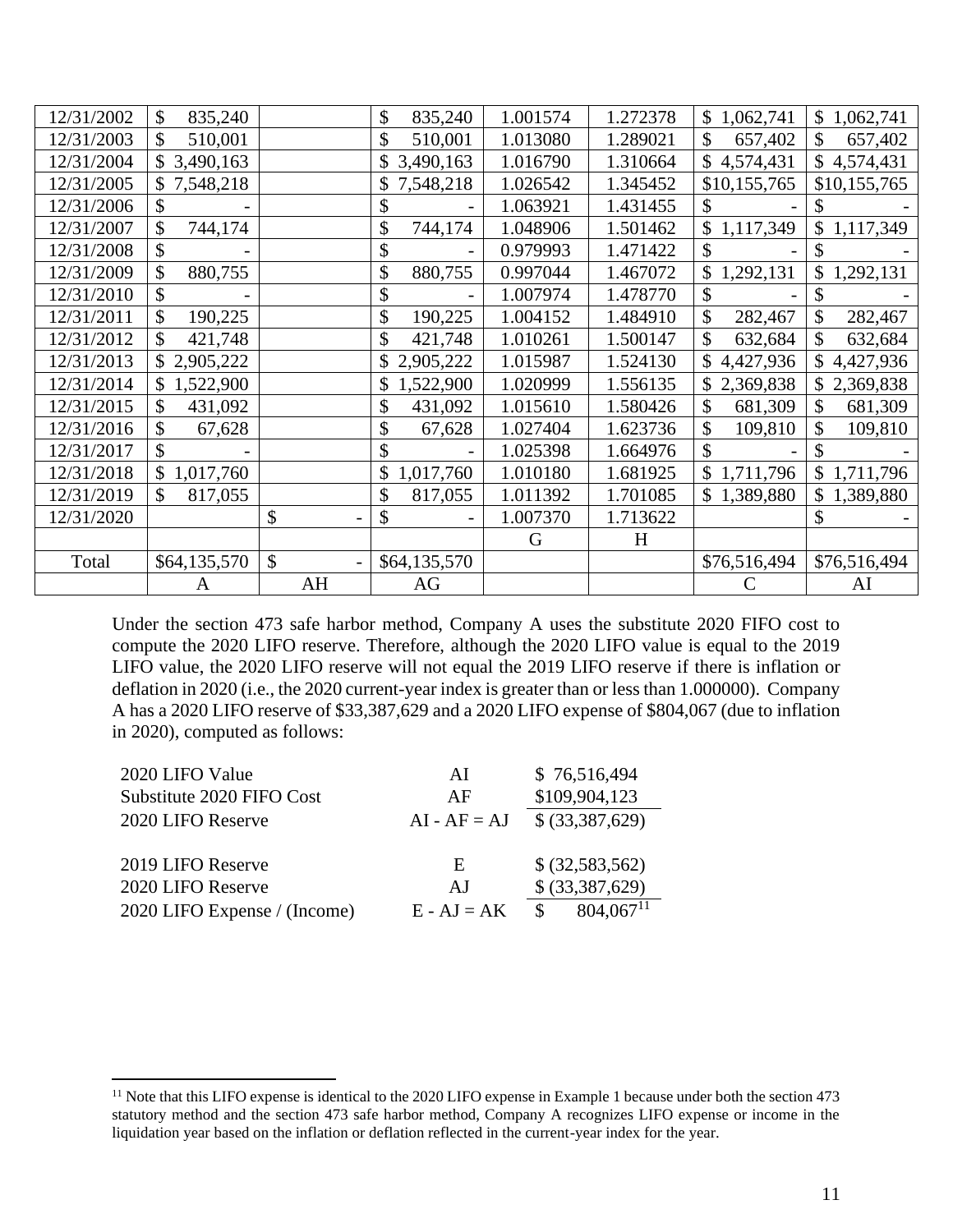In 2021, Company A fully replaces the liquidated inventory and has an increment with a base cost of \$3,056,531 and a LIFO value of \$5,185,796, computed as follows:

| 2021 FIFO Cost               |               | \$114,000,000    |
|------------------------------|---------------|------------------|
| Current-Year Index           | R             | 0.990083         |
| <b>PY Cumulative Index</b>   | H             | 1.713622         |
| CY Cumulative Index          | $R * H = S$   | 1.696628         |
|                              |               |                  |
| 2021 Base Cost               | $Q / S = T$   | \$67,192,101     |
| Substitute 2020 Base Cost    | AG            | \$64,135,570     |
| Base Cost of 2021 Increment  | $T - AG = AL$ | 3,056,531<br>\$. |
| CY Cumulative Index          | S             | 1.696628         |
| LIFO Value of 2021 Increment | $AL * S = AM$ | 5,185,796<br>S   |

As shown above, the base cost of the 2021 increment is the difference between the 2021 base cost and the substitute 2020 base cost.

At the end of 2021, Company A has the following LIFO layers and LIFO reserve:

|            |                  | 2021        |                  |            |            |                            |                                |
|------------|------------------|-------------|------------------|------------|------------|----------------------------|--------------------------------|
|            | 2020             | Increment / | 2021             | Current-   | Cumulative | 2020                       | 2021                           |
| Year       | <b>Base Cost</b> | (Decrement) | <b>Base Cost</b> | Year Index | Index      | <b>LIFO</b> Value          | <b>LIFO</b> Value              |
| 12/31/1990 | \$14,388,471     |             | \$14,388,471     |            | 1.000000   | \$14,388,471               | \$14,388,471                   |
| 12/31/1991 | \$1,765,027      |             | \$<br>1,765,027  | 1.029480   | 1.029480   | \$1,817,060                | $\mathbb{S}^-$<br>1,817,060    |
| 12/31/1992 | \$<br>131,322    |             | \$<br>131,322    | 0.999406   | 1.028868   | \$<br>135,113              | \$<br>135,113                  |
| 12/31/1993 | \$3,948,039      |             | 3,948,039        | 1.001234   | 1.030138   | $\mathbb{S}$<br>4,067,025  | $\mathcal{S}$<br>4,067,025     |
| 12/31/1994 | \$1,317,990      |             | 1,317,990<br>\$  | 1.010561   | 1.041017   | \$1,372,050                | \$1,372,050                    |
| 12/31/1995 | 6,358,840        |             | 6,358,840        | 1.016111   | 1.057789   | \$<br>6,726,311            | \$<br>6,726,311                |
| 12/31/1996 |                  |             | \$               | 1.019329   | 1.078235   | $\mathcal{S}$              | \$                             |
| 12/31/1997 | \$2,741,774      |             | 2,741,774        | 1.030068   | 1.110655   | \$3,045,165                | \$<br>3,045,165                |
| 12/31/1998 | \$5,811,005      |             | 5,811,005        | 1.025072   | 1.138501   | $\mathcal{S}$<br>6,615,835 | $\mathbb{S}$<br>6,615,835      |
| 12/31/1999 | \$1,320,541      |             | \$<br>1,320,541  | 1.051880   | 1.197566   | \$1,581,435                | \$<br>1,581,435                |
| 12/31/2000 | \$<br>430,950    |             | \$<br>430,950    | 1.037991   | 1.243063   | \$<br>535,698              | \$<br>535,698                  |
| 12/31/2001 | \$<br>4,539,430  |             | \$<br>4,539,430  | 1.021974   | 1.270378   | \$5,766,792                | \$5,766,792                    |
| 12/31/2002 | \$<br>835,240    |             | \$<br>835,240    | 1.001574   | 1.272378   | $\mathcal{S}$<br>1,062,741 | $\mathcal{S}$<br>1,062,741     |
| 12/31/2003 | \$<br>510,001    |             | \$<br>510,001    | 1.013080   | 1.289021   | $\mathcal{S}$<br>657,402   | \$<br>657,402                  |
| 12/31/2004 | \$3,490,163      |             | 3,490,163        | 1.016790   | 1.310664   | \$4,574,431                | \$4,574,431                    |
| 12/31/2005 | \$7,548,218      |             | \$<br>7,548,218  | 1.026542   | 1.345452   | \$10,155,765               | \$10,155,765                   |
| 12/31/2006 | \$               |             | \$               | 1.063921   | 1.431455   | \$                         | \$                             |
| 12/31/2007 | \$<br>744,174    |             | \$<br>744,174    | 1.048906   | 1.501462   | \$1,117,349                | \$<br>1,117,349                |
| 12/31/2008 | \$               |             | \$               | 0.979993   | 1.471422   | $\mathcal{S}$              | \$                             |
| 12/31/2009 | \$<br>880,755    |             | \$<br>880,755    | 0.997044   | 1.467072   | \$<br>1,292,131            | $\mathcal{S}$<br>1,292,131     |
| 12/31/2010 | \$               |             | \$               | 1.007974   | 1.478770   | \$                         | \$                             |
| 12/31/2011 | \$<br>190,225    |             | \$<br>190,225    | 1.004152   | 1.484910   | \$<br>282,467              | $\hat{\mathcal{L}}$<br>282,467 |
| 12/31/2012 | \$<br>421,748    |             | \$<br>421,748    | 1.010261   | 1.500147   | \$<br>632,684              | \$<br>632,684                  |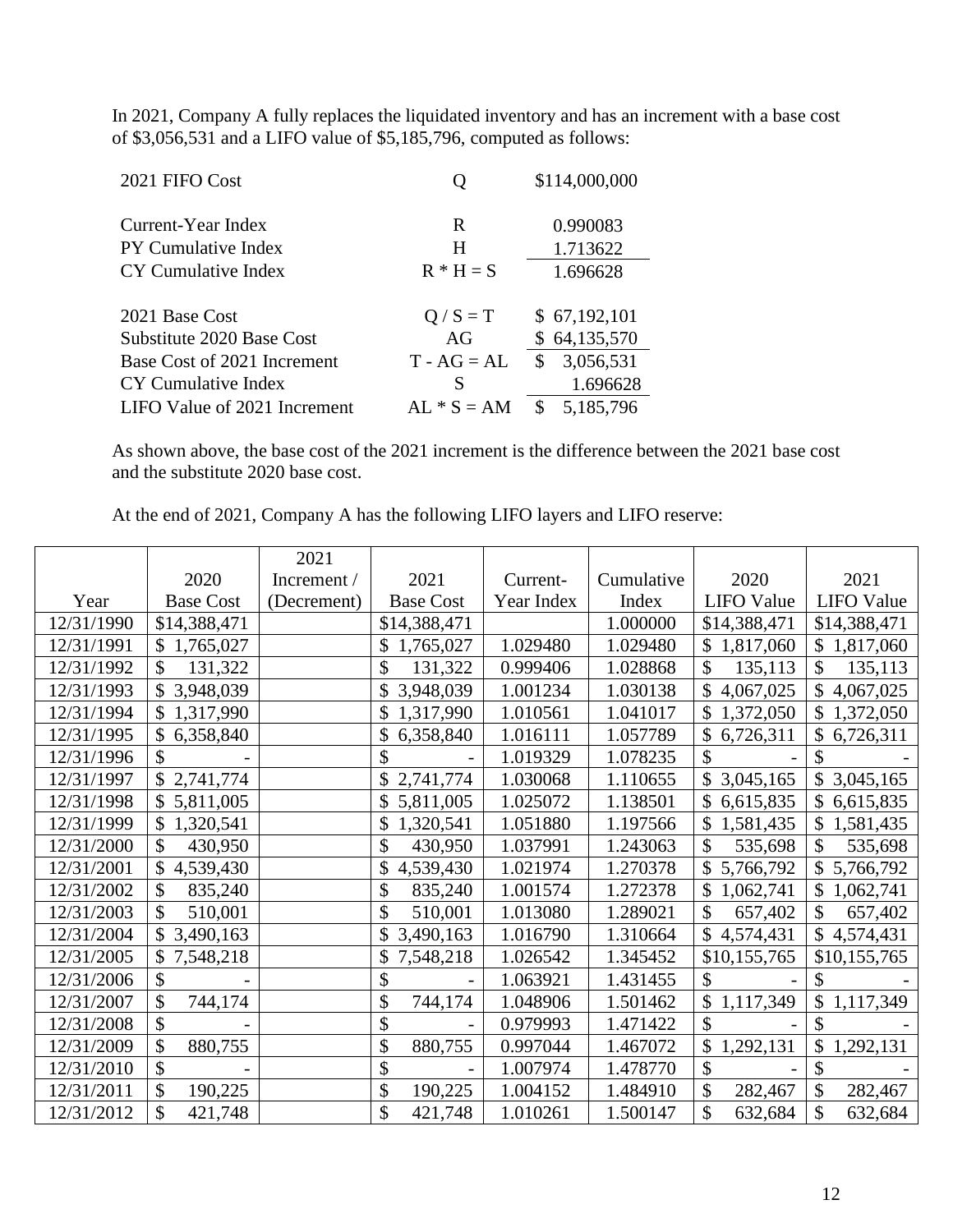| \$2,905,222              |             | \$2,905,222               | 1.015987 | 1.524130 | \$4,427,936     | 4,427,936<br>\$ |
|--------------------------|-------------|---------------------------|----------|----------|-----------------|-----------------|
| 1,522,900                |             | \$1,522,900               | 1.020999 | 1.556135 | \$2,369,838     | \$2,369,838     |
| 431,092<br>Ъ             |             | 431,092<br>\$             | 1.015610 | 1.580426 | 681,309<br>\$   | 681,309<br>\$   |
| 67,628<br>Ф              |             | \$<br>67,628              | 1.027404 | 1.623736 | 109,810<br>\$   | 109,810<br>\$   |
| $\overline{\phantom{a}}$ |             | -                         | 1.025398 | 1.664976 | Ξ.              |                 |
| 1,017,760                |             | 1,017,760<br>$\mathbb{S}$ | 1.010180 | 1.681925 | 1,711,796<br>\$ | 1,711,796<br>\$ |
| 817,055<br>S             |             | 817,055<br>\$             | 1.011392 | 1.701085 | 1,389,880<br>\$ | 1,389,880<br>\$ |
| \$                       |             |                           | 1.007370 | 1.713622 | \$<br>-         |                 |
|                          | \$3,056,531 | \$3,056,531               | 0.990083 | 1.696628 |                 | \$5,185,796     |
|                          |             |                           | R        | S        |                 |                 |
| \$64,135,570             | \$3,056,531 | \$67,192,101              |          |          | \$76,516,494    | \$81,702,290    |
| AG                       | AL          | Т                         |          |          | AI              | AN              |
|                          |             |                           |          |          |                 |                 |

| 2021 LIFO Value   | AN.           | \$81,702,290                  |
|-------------------|---------------|-------------------------------|
| 2021 FIFO Cost    | <sup>()</sup> | \$114,000,000                 |
| 2021 LIFO Reserve |               | $AN - Q = AO$ \$ (32,297,710) |

Company A has LIFO income of \$1,089,919 (due to deflation in 2021), computed as follows:

| 2020 LIFO Reserve            | A.J                           | \$(33,387,629) |
|------------------------------|-------------------------------|----------------|
| 2021 LIFO Reserve            | A()                           | \$(32,297,710) |
| 2021 LIFO Expense / (Income) | $AJ - AO = AP$ \$ (1,089,919) |                |

Note that the 2021 ending LIFO value in Example 2 of \$81,702,290 is equal to the 2021 ending LIFO value in Example 1 (with \$1 difference due to rounding). Furthermore, the sum of the 2020 LIFO expense and the 2021 LIFO income in Example 2 is income of \$285,852 (804,067 - 1,089,919), which is equal to the net 2021 LIFO income in Example 1 (with \$1 difference due to rounding).

If Company A did not fully replace the liquidated inventory by the end of 2021 and, instead, replaced the liquidated inventory by the end of 2022 or 2023, Company A would have the same LIFO value at the end of each year and the same LIFO income or expense for each year of the replacement period under the section 473 statutory method and the section 473 safe harbor method. Therefore, if Company A fully replaces the inventory that was liquidated in 2020 by the end of the replacement period, the cumulative net LIFO income or expense under the section 473 safe harbor method and the section 473 statutory method will be the same.

Additionally, by electing the section 473 safe harbor method, Company A can obtain the same results without filing one or more amended federal income tax returns for 2020.

### **Example 3:** *Section 473 Safe Harbor Method – Inventory Fully Replaced After Two Years*

The facts are the same as Example 2, except that Company A does not fully replace the liquidated inventory at the end of 2021. Under the safe harbor method, Company A computes the 2021 base cost of ending inventory and compares this amount to the substitute 2020 base cost, resulting in a decrement for 2021.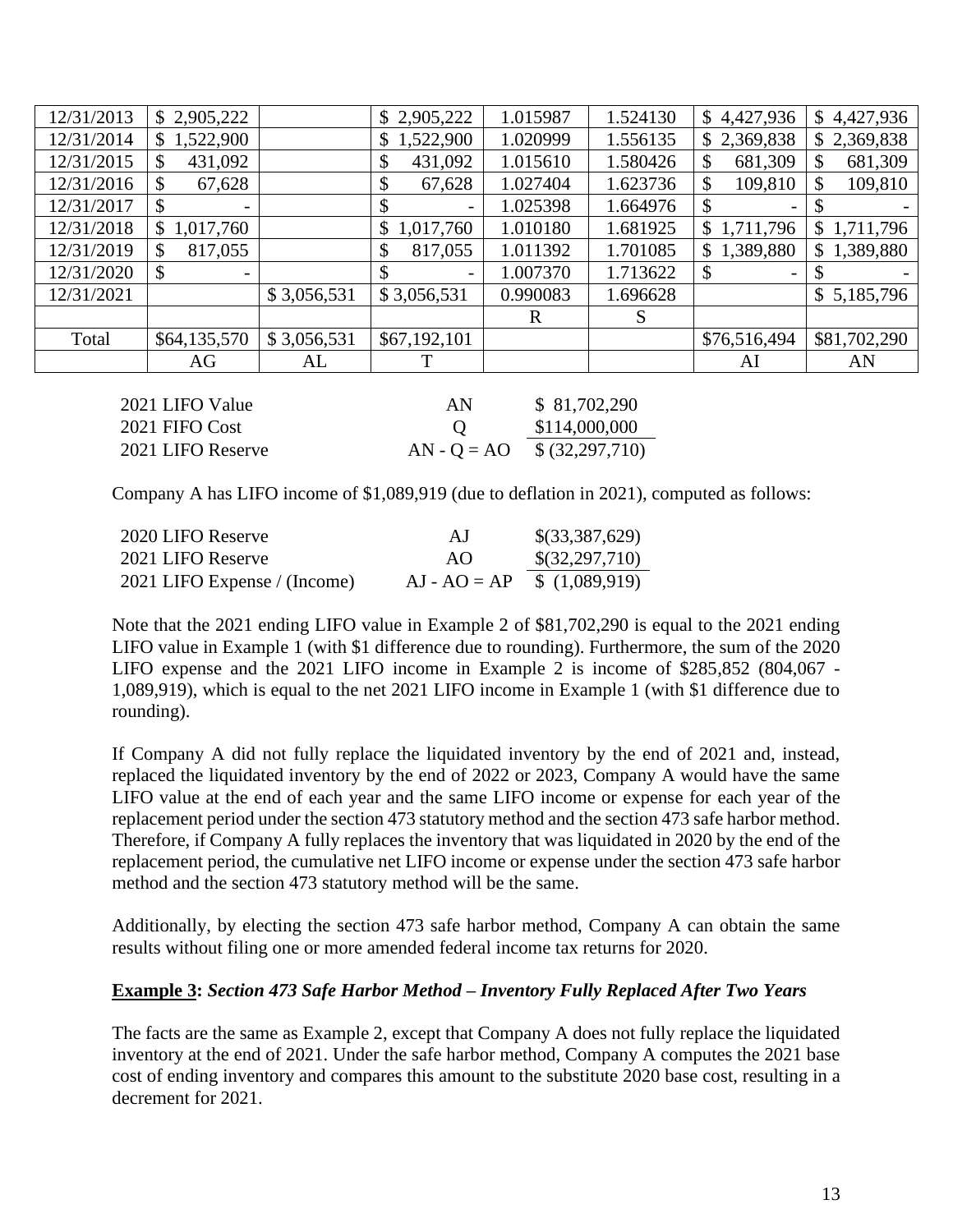| 2021 FIFO Cost              | AQ             | \$104,500,000 |
|-----------------------------|----------------|---------------|
| Current-Year Index          | R              | 0.990083      |
| <b>PY Cumulative Index</b>  | H              | 1.713622      |
| CY Cumulative Index         | $R * H = S$    | 1.696628      |
| 2021 Base Cost              | $AQ / S = AR$  | \$61,592,759  |
| Substitute 2020 Base Cost   | AG             | \$64,135,570  |
| Base Cost of 2021 Decrement | $AR - AG = AS$ | (2,542,811)   |

Under the safe harbor method, Company A computes a substitute 2021 FIFO cost equal to the substitute 2020 FIFO cost multiplied by the 2021 current-year index and uses this substitute FIFO cost to compute a substitute 2021 base cost that is equal to the 2020 base cost:

| AF             | \$109,904,123 |
|----------------|---------------|
| R              | 0.990083      |
| $AF * R = AT$  | \$108,814,204 |
| S              | 1.696628      |
| $AT / S = AU$  | \$64,135,570  |
| AG             | \$64,135,570  |
| $AU - AG = AV$ | <sup>\$</sup> |
|                |               |

As a result, Company A does not recognize any of the 2020 decrement attributable to the qualified liquidation under section 473, and none of the LIFO layers are liquidated. The 2021 LIFO layers are identical to the 2020 (and 2019) LIFO layers, and the 2021 LIFO value is equal to the 2020 (and 2019) LIFO value.

At the end of 2021, Company A has the following LIFO layers:

|            |                  | 2021        |                          |            |            |                             |                           |
|------------|------------------|-------------|--------------------------|------------|------------|-----------------------------|---------------------------|
|            | 2020             | Increment / | 2021                     | Current-   | Cumulative | 2020                        | 2021                      |
| Year       | <b>Base Cost</b> | (Decrement) | <b>Base Cost</b>         | Year Index | Index      | <b>LIFO</b> Value           | <b>LIFO</b> Value         |
| 12/31/1990 | \$14,388,471     |             | \$14,388,471             |            | 1.000000   | \$14,388,471                | \$14,388,471              |
| 12/31/1991 | \$1,765,027      |             | \$1,765,027              | 1.029480   | 1.029480   | $\mathbb{S}^-$<br>1,817,060 | \$1,817,060               |
| 12/31/1992 | 131,322<br>\$    |             | 131,322<br>$\mathcal{S}$ | 0.999406   | 1.028868   | \$<br>135,113               | $\mathcal{S}$<br>135,113  |
| 12/31/1993 | \$3,948,039      |             | \$3,948,039              | 1.001234   | 1.030138   | \$4,067,025                 | 4,067,025<br>$\mathbb{S}$ |
| 12/31/1994 | \$1,317,990      |             | \$1,317,990              | 1.010561   | 1.041017   | \$1,372,050                 | 1,372,050<br>$\mathbb{S}$ |
| 12/31/1995 | 6,358,840<br>\$  |             | \$6,358,840              | 1.016111   | 1.057789   | \$6,726,311                 | $\mathbb{S}$<br>6,726,311 |
| 12/31/1996 |                  |             |                          | 1.019329   | 1.078235   |                             | S                         |
| 12/31/1997 | \$2,741,774      |             | \$2,741,774              | 1.030068   | 1.110655   | \$3,045,165                 | \$3,045,165               |
| 12/31/1998 | 5,811,005<br>S.  |             | \$5,811,005              | 1.025072   | 1.138501   | \$6,615,835                 | 6,615,835<br>$\mathbb{S}$ |
| 12/31/1999 | 1,320,541        |             | \$1,320,541              | 1.051880   | 1.197566   | $\mathbb{S}^-$<br>1,581,435 | 1,581,435<br>$\mathbb{S}$ |
| 12/31/2000 | 430,950          |             | 430,950                  | 1.037991   | 1.243063   | 535,698                     | \$<br>535,698             |
| 12/31/2001 | 4,539,430<br>\$  |             | \$4,539,430              | 1.021974   | 1.270378   | \$5,766,792                 | \$5,766,792               |
| 12/31/2002 | \$<br>835,240    |             | \$<br>835,240            | 1.001574   | 1.272378   | 1,062,741                   | \$1,062,741               |
| 12/31/2003 | 510,001<br>\$    |             | \$<br>510,001            | 1.013080   | 1.289021   | \$<br>657,402               | \$<br>657,402             |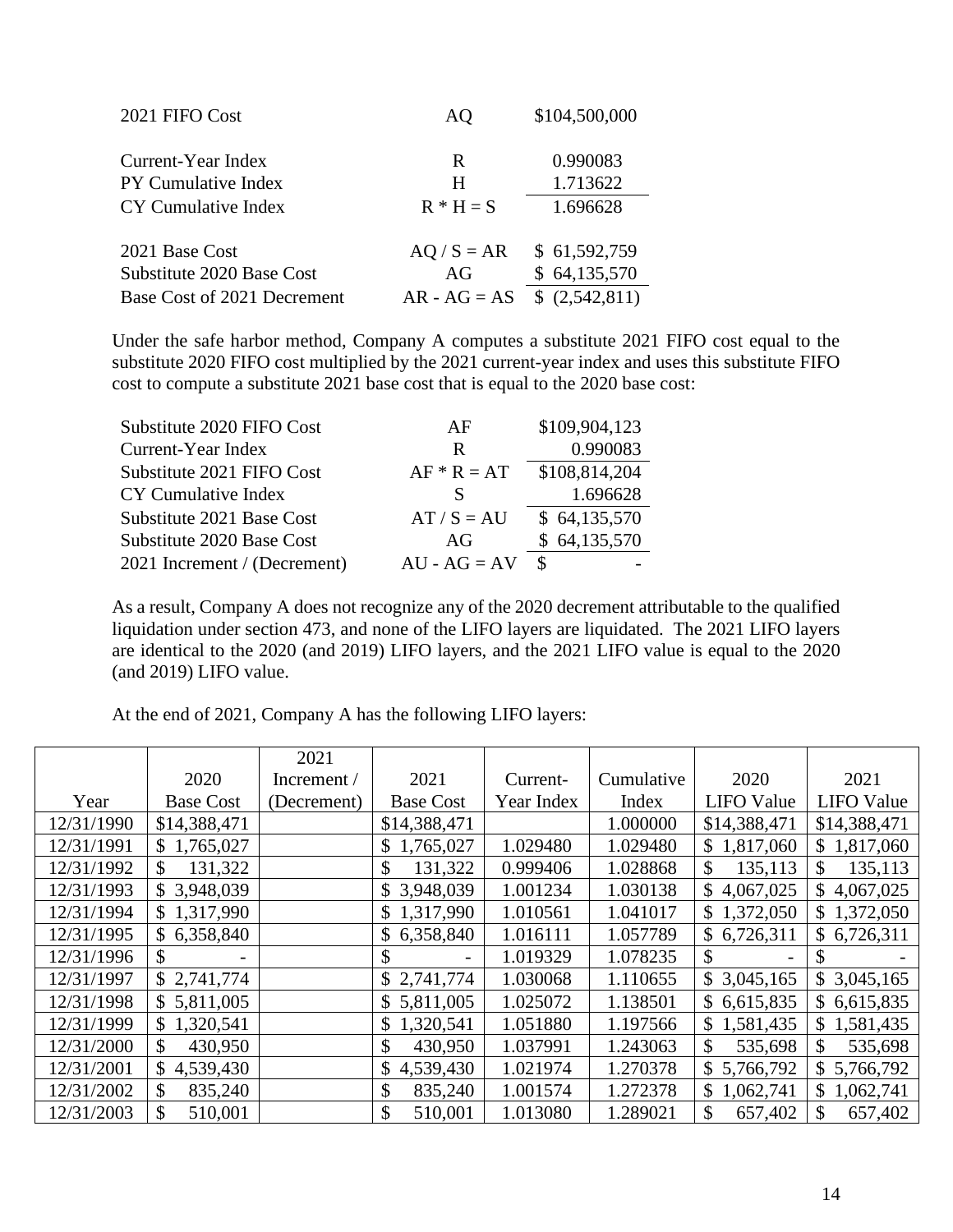| 12/31/2004 | \$3,490,163     |    | \$3,490,163     | 1.016790    | 1.310664 | \$4,574,431                 | \$4,574,431     |
|------------|-----------------|----|-----------------|-------------|----------|-----------------------------|-----------------|
| 12/31/2005 | \$7,548,218     |    | \$7,548,218     | 1.026542    | 1.345452 | \$10,155,765                | \$10,155,765    |
| 12/31/2006 | \$              |    | \$              | 1.063921    | 1.431455 | \$                          |                 |
| 12/31/2007 | \$<br>744,174   |    | \$<br>744,174   | 1.048906    | 1.501462 | 1,117,349<br>$\mathbb{S}^-$ | \$<br>1,117,349 |
| 12/31/2008 | \$              |    | \$              | 0.979993    | 1.471422 | \$                          | \$              |
| 12/31/2009 | \$<br>880,755   |    | \$<br>880,755   | 0.997044    | 1.467072 | $\mathcal{S}$<br>1,292,131  | \$<br>1,292,131 |
| 12/31/2010 | \$              |    | \$              | 1.007974    | 1.478770 | \$                          | \$              |
| 12/31/2011 | \$<br>190,225   |    | \$<br>190,225   | 1.004152    | 1.484910 | \$<br>282,467               | \$<br>282,467   |
| 12/31/2012 | \$<br>421,748   |    | \$<br>421,748   | 1.010261    | 1.500147 | \$<br>632,684               | \$<br>632,684   |
| 12/31/2013 | \$2,905,222     |    | \$2,905,222     | 1.015987    | 1.524130 | $\mathbb{S}$<br>4,427,936   | \$<br>4,427,936 |
| 12/31/2014 | \$1,522,900     |    | \$1,522,900     | 1.020999    | 1.556135 | \$2,369,838                 | \$2,369,838     |
| 12/31/2015 | \$<br>431,092   |    | 431,092<br>\$   | 1.015610    | 1.580426 | 681,309                     | \$<br>681,309   |
| 12/31/2016 | \$<br>67,628    |    | \$<br>67,628    | 1.027404    | 1.623736 | \$<br>109,810               | \$<br>109,810   |
| 12/31/2017 | \$              |    | \$              | 1.025398    | 1.664976 | \$                          | \$              |
| 12/31/2018 | 1,017,760<br>\$ |    | 1,017,760<br>\$ | 1.010180    | 1.681925 | 1,711,796<br>$\mathbb{S}$   | \$<br>1,711,796 |
| 12/31/2019 | \$<br>817,055   |    | \$<br>817,055   | 1.011392    | 1.701085 | 1,389,880                   | \$<br>1,389,880 |
| 12/31/2020 | \$              |    | \$              | 1.007370    | 1.713622 | \$                          | \$              |
| 12/31/2021 |                 | \$ | \$              | 0.990083    | 1.696628 |                             | \$              |
|            |                 |    |                 | $\mathbf R$ | S        |                             |                 |
| Total      | \$64,135,570    | \$ | \$64,135,570    |             |          | \$76,516,494                | \$76,516,494    |
|            | AG              | AV | AU              |             |          | AI                          | <b>AW</b>       |
|            |                 |    |                 |             |          |                             |                 |

Under the section 473 safe harbor method, Company A uses the substitute 2021 FIFO cost to compute the 2021 LIFO reserve. Therefore, although the 2021 LIFO value is equal to the 2020 LIFO value, the 2021 LIFO reserve will not equal the 2020 LIFO reserve if there is inflation or deflation in 2021 (i.e., the 2021 current-year index is greater than or less than 1.000000). Company A has a 2021 LIFO reserve of \$32,297,710 and 2021 LIFO income of \$1,089,919 (due to deflation in 2021), computed as follows:

| 2021 LIFO Value              | AW                            | \$76,516,494         |
|------------------------------|-------------------------------|----------------------|
| Substitute 2021 FIFO Cost    | AT                            | \$108,814,204        |
| 2021 LIFO Reserve            | AT - AW = AX $$ (32,297,710)$ |                      |
|                              |                               |                      |
| 2020 LIFO Reserve            | AJ                            | \$ (33,387,629)      |
| 2021 LIFO Reserve            | AX                            | \$ (32,297,710)      |
| 2021 LIFO Expense / (Income) | $AJ - AX = AY$                | $$(1,089,919)^{12}$$ |
|                              |                               |                      |

<sup>&</sup>lt;sup>12</sup> Note that this LIFO income is identical to the 2021 LIFO income in Example 2 because Company A recognizes LIFO expense or income in each year of the replacement period based on the inflation or deflation reflected in the current-year index for the year, regardless of whether it has fully or partially replaced the liquidated inventory.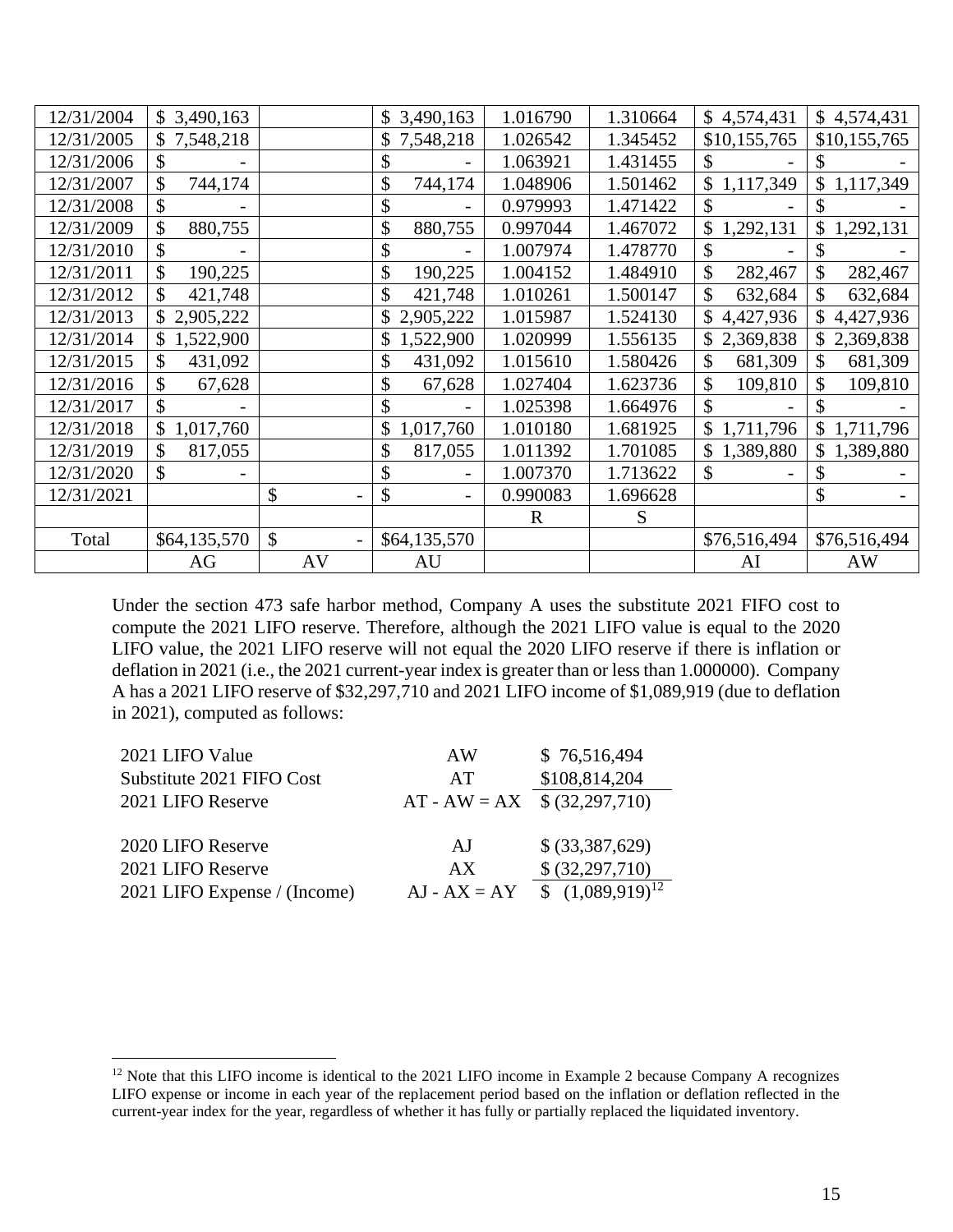In 2022, Company A replaces the remaining portion of the liquidated inventory and has an increment with a base cost of \$892,354 and a LIFO value of \$1,536,934, computed as follows:

| 2022 FIFO Cost               | AZ             | \$112,000,000   |
|------------------------------|----------------|-----------------|
|                              |                |                 |
| Current-Year Index           | BA             | 1.015153        |
| <b>PY Cumulative Index</b>   | S              | 1.696628        |
| CY Cumulative Index          | $BA * S = BB$  | 1.722337        |
|                              |                |                 |
| 2022 Base Cost               | $AZ/BB = BC$   | \$65,027,924    |
| Substitute 2021 Base Cost    | AU             | \$64,135,570    |
| Base Cost of 2022 Increment  | $BC - AU = BD$ | 892,354<br>S    |
| CY Cumulative Index          | BB             | 1.722337        |
| LIFO Value of 2022 Increment | $BD * BB = BE$ | 1,536,934<br>\$ |

As shown above, the base cost of the 2022 increment is the difference between the 2022 base cost and the substitute 2021 base cost.

At the end of 2022, Company A has the following LIFO layers and LIFO reserve:

|            |                  | 2022        |                  |            |            |                            |                             |
|------------|------------------|-------------|------------------|------------|------------|----------------------------|-----------------------------|
|            | 2021             | Increment / | 2022             | Current-   | Cumulative | 2021                       | 2022                        |
| Year       | <b>Base Cost</b> | (Decrement) | <b>Base Cost</b> | Year Index | Index      | <b>LIFO Value</b>          | <b>LIFO</b> Value           |
| 12/31/1990 | \$14,388,471     |             | \$14,388,471     |            | 1.000000   | \$14,388,471               | \$14,388,471                |
| 12/31/1991 | \$1,765,027      |             | \$<br>1,765,027  | 1.029480   | 1.029480   | \$1,817,060                | $\mathbb{S}^-$<br>1,817,060 |
| 12/31/1992 | \$<br>131,322    |             | \$<br>131,322    | 0.999406   | 1.028868   | \$<br>135,113              | \$<br>135,113               |
| 12/31/1993 | \$3,948,039      |             | 3,948,039        | 1.001234   | 1.030138   | $\mathbb{S}$<br>4,067,025  | $\mathbb{S}$<br>4,067,025   |
| 12/31/1994 | \$1,317,990      |             | 1,317,990<br>\$  | 1.010561   | 1.041017   | \$1,372,050                | \$1,372,050                 |
| 12/31/1995 | 6,358,840        |             | 6,358,840        | 1.016111   | 1.057789   | \$<br>6,726,311            | \$<br>6,726,311             |
| 12/31/1996 |                  |             | \$               | 1.019329   | 1.078235   | $\mathcal{S}$              | \$                          |
| 12/31/1997 | \$2,741,774      |             | 2,741,774<br>\$  | 1.030068   | 1.110655   | \$3,045,165                | $\mathcal{S}$<br>3,045,165  |
| 12/31/1998 | \$5,811,005      |             | 5,811,005        | 1.025072   | 1.138501   | $\mathcal{S}$<br>6,615,835 | $\mathcal{S}$<br>6,615,835  |
| 12/31/1999 | \$1,320,541      |             | 1,320,541<br>\$  | 1.051880   | 1.197566   | \$1,581,435                | $\mathbb{S}$<br>1,581,435   |
| 12/31/2000 | \$<br>430,950    |             | \$<br>430,950    | 1.037991   | 1.243063   | \$<br>535,698              | \$<br>535,698               |
| 12/31/2001 | \$<br>4,539,430  |             | \$<br>4,539,430  | 1.021974   | 1.270378   | \$5,766,792                | $\mathbb{S}^-$<br>5,766,792 |
| 12/31/2002 | \$<br>835,240    |             | \$<br>835,240    | 1.001574   | 1.272378   | $\mathcal{S}$<br>1,062,741 | $\mathcal{S}$<br>1,062,741  |
| 12/31/2003 | \$<br>510,001    |             | \$<br>510,001    | 1.013080   | 1.289021   | $\mathcal{S}$<br>657,402   | \$<br>657,402               |
| 12/31/2004 | \$3,490,163      |             | 3,490,163        | 1.016790   | 1.310664   | \$4,574,431                | $\mathbb{S}$<br>4,574,431   |
| 12/31/2005 | 7,548,218        |             | 7,548,218        | 1.026542   | 1.345452   | \$10,155,765               | \$10,155,765                |
| 12/31/2006 | \$               |             | \$               | 1.063921   | 1.431455   | \$                         | \$                          |
| 12/31/2007 | \$<br>744,174    |             | \$<br>744,174    | 1.048906   | 1.501462   | \$1,117,349                | \$<br>1,117,349             |
| 12/31/2008 | \$               |             | \$               | 0.979993   | 1.471422   | $\mathcal{S}$              | \$                          |
| 12/31/2009 | \$<br>880,755    |             | \$<br>880,755    | 0.997044   | 1.467072   | \$<br>1,292,131            | $\mathcal{S}$<br>1,292,131  |
| 12/31/2010 | \$               |             | \$               | 1.007974   | 1.478770   | \$                         | \$                          |
| 12/31/2011 | \$<br>190,225    |             | \$<br>190,225    | 1.004152   | 1.484910   | \$<br>282,467              | \$<br>282,467               |
| 12/31/2012 | \$<br>421,748    |             | \$<br>421,748    | 1.010261   | 1.500147   | \$<br>632,684              | \$<br>632,684               |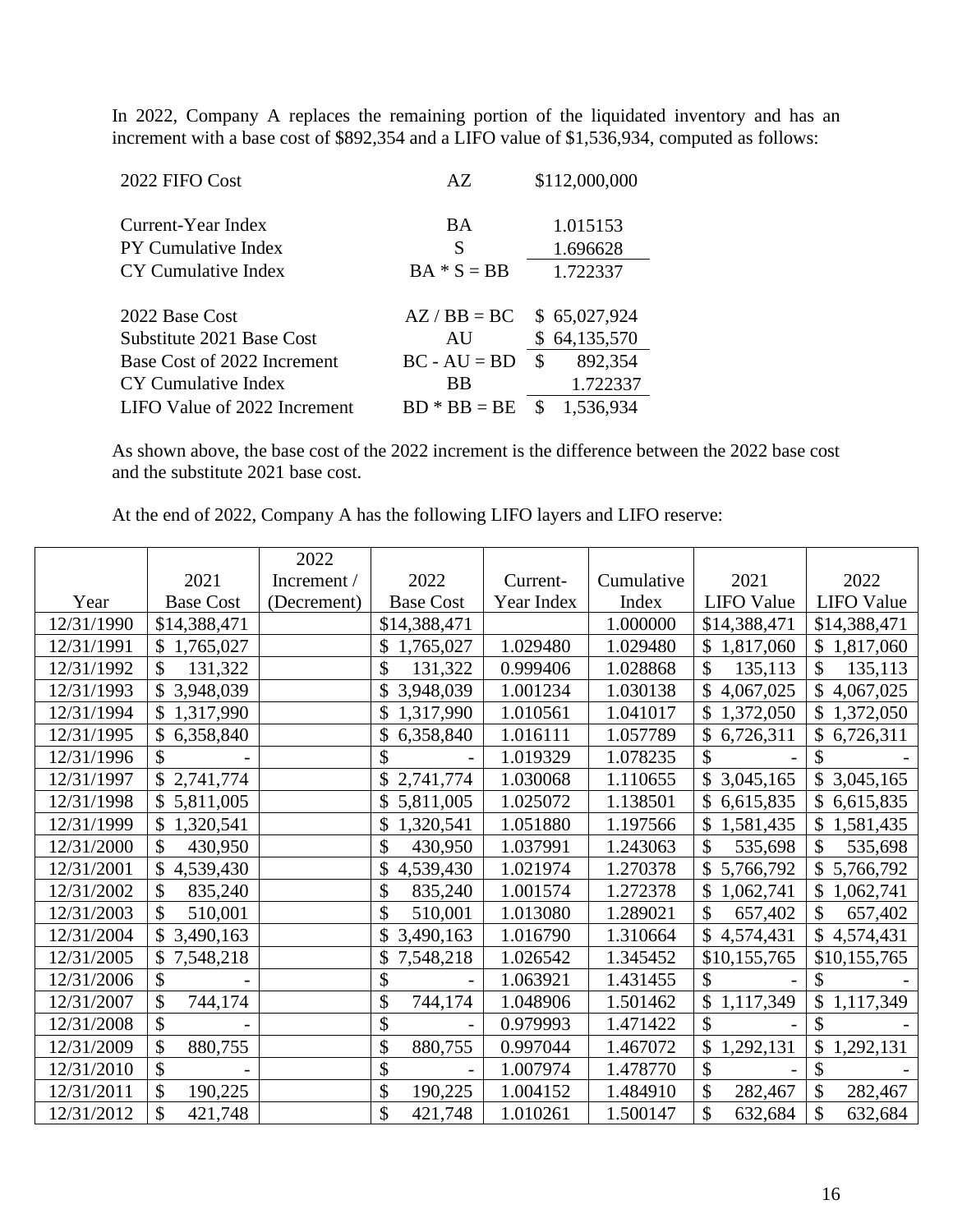| 12/31/2013 | \$2,905,222                    |               | \$2,905,222     | 1.015987  | 1.524130  | \$4,427,936                               | 4,427,936<br>$\mathbb{S}$ |
|------------|--------------------------------|---------------|-----------------|-----------|-----------|-------------------------------------------|---------------------------|
| 12/31/2014 | \$1,522,900                    |               | \$<br>1,522,900 | 1.020999  | 1.556135  | \$2,369,838                               | \$2,369,838               |
| 12/31/2015 | 431,092<br>\$                  |               | \$<br>431,092   | 1.015610  | 1.580426  | 681,309<br>\$                             | 681,309<br>\$             |
| 12/31/2016 | \$<br>67,628                   |               | \$<br>67,628    | 1.027404  | 1.623736  | \$<br>109,810                             | \$<br>109,810             |
| 12/31/2017 | \$<br>-                        |               | \$              | 1.025398  | 1.664976  |                                           | S                         |
| 12/31/2018 | 1,017,760<br>S.                |               | \$<br>1,017,760 | 1.010180  | 1.681925  | \$1,711,796                               | 1,711,796<br>\$           |
| 12/31/2019 | 817,055<br>\$                  |               | \$<br>817,055   | 1.011392  | 1.701085  | 1,389,880<br>\$                           | 1,389,880<br>\$           |
| 12/31/2020 | \$<br>$\overline{\phantom{a}}$ |               | \$              | 1.007370  | 1.713622  | \$<br>$\qquad \qquad =$                   | \$                        |
| 12/31/2021 | \$<br>-                        |               | \$              | 0.990083  | 1.696628  | $\mathcal{S}$<br>$\overline{\phantom{0}}$ | \$                        |
| 12/31/2022 |                                | \$<br>892,354 | \$<br>892,354   | 1.015153  | 1.722337  |                                           | $\mathbb{S}$<br>1,536,934 |
|            |                                |               |                 | <b>BA</b> | <b>BB</b> |                                           |                           |
|            | \$64,135,570                   | \$<br>892,354 | \$65,027,924    |           |           | \$76,516,494                              | \$78,053,428              |
|            | AU                             | <b>BD</b>     | <b>BC</b>       |           |           | <b>AW</b>                                 | BF                        |
|            |                                |               |                 |           |           |                                           |                           |

| 2022 LIFO Value   | BF                             | \$78,053,428  |
|-------------------|--------------------------------|---------------|
| 2022 FIFO Cost    | AZ.                            | \$112,000,000 |
| 2022 LIFO Reserve | $BF - AZ = BG$ \$ (33,946,572) |               |

Company A has a LIFO expense of \$1,648,862 (due to inflation in 2022), computed as follows:

| 2021 LIFO Reserve            | AX                          | \$(32,297,710)   |
|------------------------------|-----------------------------|------------------|
| 2022 LIFO Reserve            | BG.                         | $\$(33,946,572)$ |
| 2022 LIFO Expense / (Income) | $AX - BG = BH$ \$ 1,648,862 |                  |

### **Example 4:** *Section 473 Safe Harbor Method – Inventory Fully Replaced After Three Years*

The facts are the same as Example 3, except that Company A does not fully replace the liquidated inventory at the end of 2022. Under the safe harbor method, Company A computes the 2022 base cost of ending inventory and compares this amount to the substitute 2021 base cost, resulting in a decrement for 2022.

| 2022 FIFO Cost              | BI             | \$108,000,000 |
|-----------------------------|----------------|---------------|
| Current-Year Index          | BA             | 1.015153      |
| <b>PY Cumulative Index</b>  | S              | 1.696628      |
| CY Cumulative Index         | $BA * S = BB$  | 1.722337      |
| 2022 Base Cost              | $BI / BB = BJ$ | \$62,705,498  |
| Substitute 2021 Base Cost   | AU             | \$64,135,570  |
| Base Cost of 2022 Decrement | $BJ - AU = BK$ | \$(1,430,072) |

Under the safe harbor method, Company A computes a substitute 2022 FIFO cost equal to the substitute 2021 FIFO cost multiplied by the 2022 current-year index and uses this substitute FIFO cost to compute a substitute 2022 base cost that is equal to the 2021 base cost: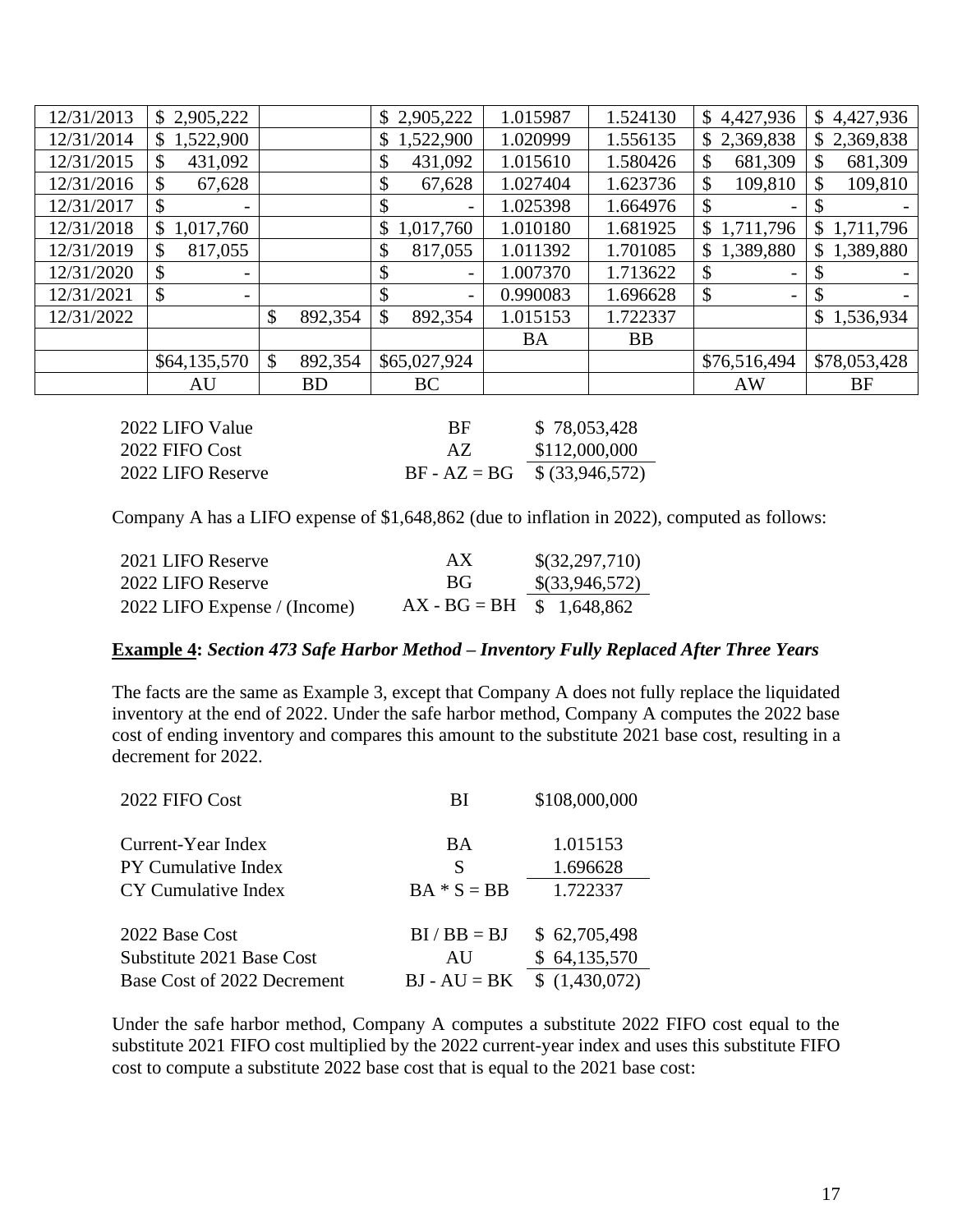| Substitute 2021 FIFO Cost    | AT                           | \$108,814,204 |
|------------------------------|------------------------------|---------------|
| Current-Year Index           | <b>BA</b>                    | 1.015153      |
| Substitute 2022 FIFO Cost    | $AT * BA = BL$ \$110,463,066 |               |
| CY Cumulative Index          | <b>BB</b>                    | 1.722337      |
| Substitute 2022 Base Cost    | $BL / BB = BM$ \$ 64,135,570 |               |
| Substitute 2021 Base Cost    | AU                           | \$64,135,570  |
| 2022 Increment / (Decrement) | $BM - AU = BN$               | $\mathcal{S}$ |

As a result, Company A does not recognize any of the 2020 decrement attributable to the qualified liquidation under section 473, and none of the LIFO layers are liquidated. The 2022 LIFO layers are identical to the 2021 (and 2020 and 2019) LIFO layers, and the 2022 LIFO value is equal to the 2021 (and 2020 and 2019) LIFO value.

At the end of 2022, Company A has the following LIFO layers:

|            |                            | 2022        |                  |            |            |                            |                                        |
|------------|----------------------------|-------------|------------------|------------|------------|----------------------------|----------------------------------------|
|            | 2021                       | Increment / | 2022             | Current-   | Cumulative | 2021                       | 2022                                   |
| Year       | <b>Base Cost</b>           | (Decrement) | <b>Base Cost</b> | Year Index | Index      | <b>LIFO</b> Value          | <b>LIFO Value</b>                      |
| 12/31/1990 | \$14,388,471               |             | \$14,388,471     |            | 1.000000   | \$14,388,471               | \$14,388,471                           |
| 12/31/1991 | \$1,765,027                |             | 1,765,027        | 1.029480   | 1.029480   | \$1,817,060                | \$1,817,060                            |
| 12/31/1992 | \$<br>131,322              |             | \$<br>131,322    | 0.999406   | 1.028868   | $\mathcal{S}$<br>135,113   | $\mathcal{S}$<br>135,113               |
| 12/31/1993 | \$3,948,039                |             | \$<br>3,948,039  | 1.001234   | 1.030138   | $\mathcal{S}$<br>4,067,025 | $\mathsf{\$}$<br>4,067,025             |
| 12/31/1994 | \$1,317,990                |             | \$<br>1,317,990  | 1.010561   | 1.041017   | $\mathcal{S}$<br>1,372,050 | $\mathbb{S}$<br>1,372,050              |
| 12/31/1995 | \$6,358,840                |             | \$<br>6,358,840  | 1.016111   | 1.057789   | \$6,726,311                | $\mathbb{S}$<br>6,726,311              |
| 12/31/1996 | \$                         |             | \$               | 1.019329   | 1.078235   | $\mathcal{S}$              | \$                                     |
| 12/31/1997 | \$2,741,774                |             | \$<br>2,741,774  | 1.030068   | 1.110655   | \$3,045,165                | $\mathbb{S}$<br>3,045,165              |
| 12/31/1998 | \$5,811,005                |             | \$<br>5,811,005  | 1.025072   | 1.138501   | \$6,615,835                | \$6,615,835                            |
| 12/31/1999 | \$<br>1,320,541            |             | \$<br>1,320,541  | 1.051880   | 1.197566   | \$<br>1,581,435            | $\mathbb{S}$<br>1,581,435              |
| 12/31/2000 | $\mathcal{S}$<br>430,950   |             | \$<br>430,950    | 1.037991   | 1.243063   | \$<br>535,698              | \$<br>535,698                          |
| 12/31/2001 | $\mathcal{S}$<br>4,539,430 |             | \$<br>4,539,430  | 1.021974   | 1.270378   | \$5,766,792                | \$5,766,792                            |
| 12/31/2002 | \$<br>835,240              |             | \$<br>835,240    | 1.001574   | 1.272378   | \$1,062,741                | $\mathcal{S}$<br>1,062,741             |
| 12/31/2003 | \$<br>510,001              |             | \$<br>510,001    | 1.013080   | 1.289021   | $\mathcal{S}$<br>657,402   | \$<br>657,402                          |
| 12/31/2004 | \$3,490,163                |             | \$<br>3,490,163  | 1.016790   | 1.310664   | \$4,574,431                | \$4,574,431                            |
| 12/31/2005 | $\mathcal{S}$<br>7,548,218 |             | \$<br>7,548,218  | 1.026542   | 1.345452   | \$10,155,765               | \$10,155,765                           |
| 12/31/2006 | \$                         |             | \$               | 1.063921   | 1.431455   | $\mathcal{S}$              | $\mathcal{S}$                          |
| 12/31/2007 | \$<br>744,174              |             | \$<br>744,174    | 1.048906   | 1.501462   | \$1,117,349                | $\mathcal{S}$<br>1,117,349             |
| 12/31/2008 | \$                         |             | \$               | 0.979993   | 1.471422   | $\mathcal{S}$              | \$                                     |
| 12/31/2009 | \$<br>880,755              |             | \$<br>880,755    | 0.997044   | 1.467072   | \$<br>1,292,131            | $\boldsymbol{\mathsf{S}}$<br>1,292,131 |
| 12/31/2010 | \$                         |             | \$               | 1.007974   | 1.478770   | \$                         | \$                                     |
| 12/31/2011 | \$<br>190,225              |             | \$<br>190,225    | 1.004152   | 1.484910   | \$<br>282,467              | \$<br>282,467                          |
| 12/31/2012 | \$<br>421,748              |             | \$<br>421,748    | 1.010261   | 1.500147   | $\mathcal{S}$<br>632,684   | \$<br>632,684                          |
| 12/31/2013 | \$2,905,222                |             | \$<br>2,905,222  | 1.015987   | 1.524130   | $\mathbb{S}$<br>4,427,936  | \$<br>4,427,936                        |
| 12/31/2014 | \$<br>1,522,900            |             | \$<br>1,522,900  | 1.020999   | 1.556135   | \$<br>2,369,838            | \$<br>2,369,838                        |
| 12/31/2015 | \$<br>431,092              |             | \$<br>431,092    | 1.015610   | 1.580426   | \$<br>681,309              | \$<br>681,309                          |
| 12/31/2016 | \$<br>67,628               |             | \$<br>67,628     | 1.027404   | 1.623736   | \$<br>109,810              | \$<br>109,810                          |
| 12/31/2017 | \$                         |             | \$               | 1.025398   | 1.664976   | \$                         | \$                                     |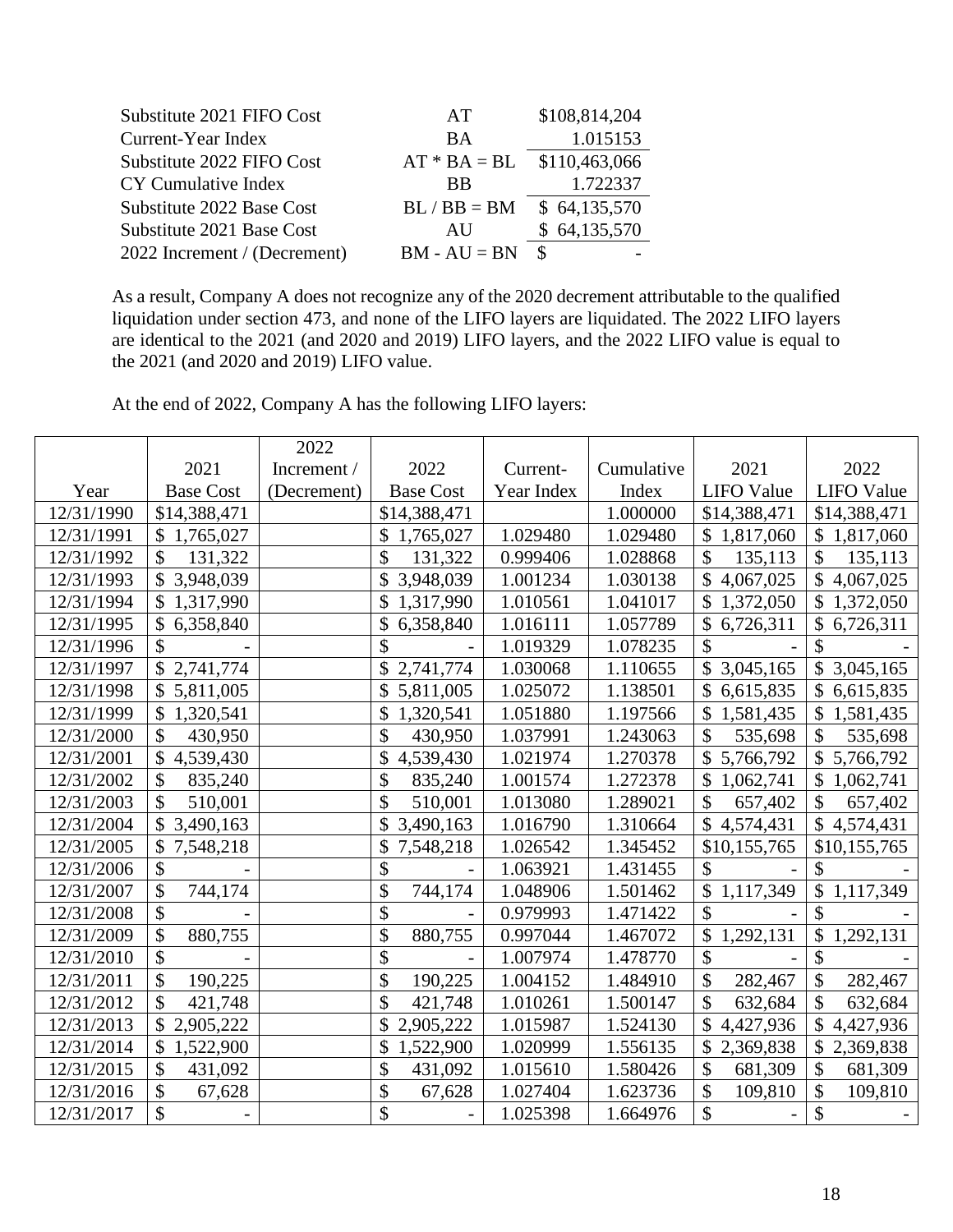| 12/31/2018 | 1,017,760                |           | \$1,017,760              | 1.010180  | 1.681925  | \$1,711,796                 | \$1,711,796     |
|------------|--------------------------|-----------|--------------------------|-----------|-----------|-----------------------------|-----------------|
| 12/31/2019 | 817,055                  |           | 817,055                  | 1.011392  | 1.701085  | 1,389,880<br>$\mathbb{S}^-$ | 1,389,880<br>\$ |
| 12/31/2020 |                          |           | $\overline{\phantom{0}}$ | 1.007370  | 1.713622  |                             |                 |
| 12/31/2021 | $\overline{\phantom{0}}$ |           | -                        | 0.990083  | 1.696628  | $\overline{\phantom{0}}$    |                 |
| 12/31/2022 |                          | Φ         | $\overline{\phantom{0}}$ | 1.015153  | 1.722337  |                             |                 |
|            |                          |           |                          | <b>BA</b> | <b>BB</b> |                             |                 |
| Total      | \$64,135,570             | -S        | \$64,135,570             |           |           | \$76,516,494                | \$76,516,494    |
|            | AU                       | <b>BN</b> | <b>BM</b>                |           |           | AW                          | <b>BO</b>       |

Under the section 473 safe harbor method, Company A uses the substitute 2022 FIFO cost to compute the 2022 LIFO reserve. Therefore, although the 2022 LIFO value is equal to the 2021 LIFO value, the 2022 LIFO reserve will not equal the 2021 LIFO reserve if there is inflation or deflation in 2022 (i.e., the 2022 current-year index is greater than or less than 1.000000). Company A has a 2022 LIFO reserve of \$33,946,572 and a 2022 LIFO expense of \$1,648,862 (due to inflation in 2022), computed as follows:

| 2022 LIFO Value              | BO             | \$76,516,494     |
|------------------------------|----------------|------------------|
| Substitute 2022 FIFO Cost    | BL.            | \$110,463,066    |
| 2022 LIFO Reserve            | $BO - BL = BP$ | \$ (33,946,572)  |
|                              |                |                  |
| 2021 LIFO Reserve            | AX             | \$ (32,297,710)  |
| 2022 LIFO Reserve            | <b>BP</b>      | \$ (33,946,572)  |
| 2022 LIFO Expense / (Income) | $AX - BP = BO$ | $1,648,862^{13}$ |

In 2023, Company A replaces the remaining portion of the liquidated inventory and has an increment with a base cost of \$755,436 and a LIFO value of \$1,327,144:

| 2023 FIFO Cost               | <b>BR</b>      | \$114,000,000  |
|------------------------------|----------------|----------------|
| Current-Year Index           | BS             | 1.020005       |
| PY Cumulative Index          | <b>BB</b>      | 1.722337       |
| CY Cumulative Index          | $BS * BB = BT$ | 1.756792       |
| 2023 Base Cost               | $BR / BT = BU$ | \$64,891,006   |
| Substitute 2022 Base Cost    | ΒM             | \$64,135,570   |
| Base Cost of 2023 Increment  | $BU - BM = BV$ | 755,436<br>\$  |
| CY Cumulative Index          | <b>BT</b>      | 1.756792       |
| LIFO Value of 2023 Increment | $BV * BT = BW$ | 1,327,144<br>S |

As shown above, the base cost of the 2023 increment is the difference between the 2023 base cost and the substitute 2022 base cost.

<sup>&</sup>lt;sup>13</sup> Note that this LIFO expense is identical to the 2022 LIFO expense in Example 3 because Company A recognizes LIFO expense or income in each year of the replacement period based on the inflation or deflation reflected in the current-year index for the year, regardless of whether it has fully or partially replaced the liquidated inventory.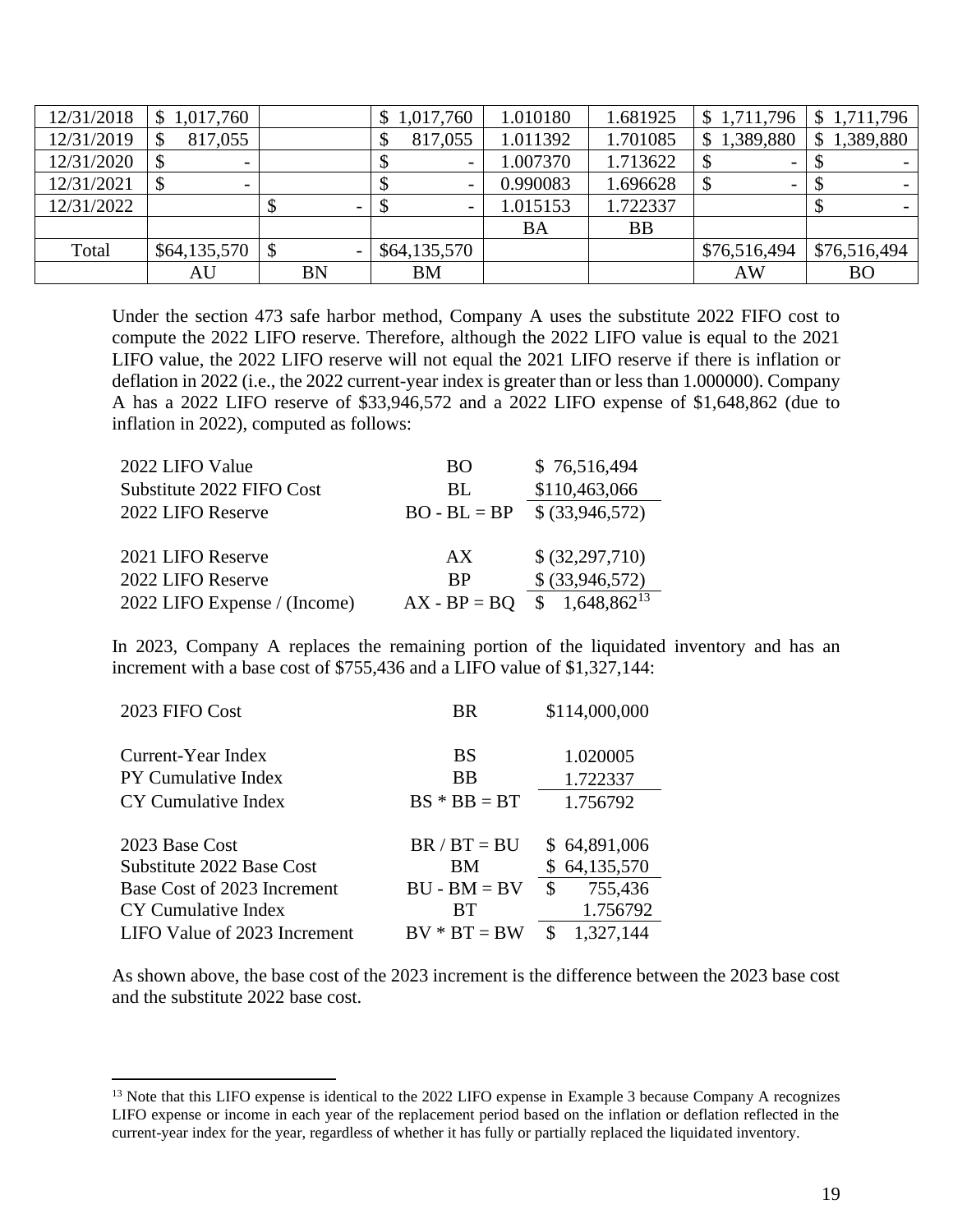|            |                                        | 2023          |                  |            |            |                            |                             |
|------------|----------------------------------------|---------------|------------------|------------|------------|----------------------------|-----------------------------|
|            | 2022                                   | Increment /   | 2023             | Current-   | Cumulative | 2022                       | 2023                        |
| Year       | <b>Base Cost</b>                       | (Decrement)   | <b>Base Cost</b> | Year Index | Index      | <b>LIFO</b> Value          | <b>LIFO</b> Value           |
| 12/31/1990 | \$14,388,471                           |               | \$14,388,471     |            | 1.000000   | \$14,388,471               | \$14,388,471                |
| 12/31/1991 | \$1,765,027                            |               | \$<br>1,765,027  | 1.029480   | 1.029480   | \$1,817,060                | \$1,817,060                 |
| 12/31/1992 | \$<br>131,322                          |               | \$<br>131,322    | 0.999406   | 1.028868   | \$<br>135,113              | \$<br>135,113               |
| 12/31/1993 | \$<br>3,948,039                        |               | \$<br>3,948,039  | 1.001234   | 1.030138   | \$<br>4,067,025            | $\mathcal{S}$<br>4,067,025  |
| 12/31/1994 | $\mathcal{S}$<br>1,317,990             |               | \$<br>1,317,990  | 1.010561   | 1.041017   | $\mathcal{S}$<br>1,372,050 | \$1,372,050                 |
| 12/31/1995 | $\boldsymbol{\mathsf{S}}$<br>6,358,840 |               | \$<br>6,358,840  | 1.016111   | 1.057789   | \$6,726,311                | \$6,726,311                 |
| 12/31/1996 | \$                                     |               | \$               | 1.019329   | 1.078235   | \$                         | \$                          |
| 12/31/1997 | \$2,741,774                            |               | 2,741,774        | 1.030068   | 1.110655   | \$3,045,165                | \$3,045,165                 |
| 12/31/1998 | \$<br>5,811,005                        |               | 5,811,005        | 1.025072   | 1.138501   | \$<br>6,615,835            | \$6,615,835                 |
| 12/31/1999 | $\mathcal{S}$<br>1,320,541             |               | \$<br>1,320,541  | 1.051880   | 1.197566   | \$<br>1,581,435            | \$1,581,435                 |
| 12/31/2000 | $\boldsymbol{\mathsf{S}}$<br>430,950   |               | \$<br>430,950    | 1.037991   | 1.243063   | \$<br>535,698              | \$<br>535,698               |
| 12/31/2001 | \$<br>4,539,430                        |               | \$<br>4,539,430  | 1.021974   | 1.270378   | \$5,766,792                | \$5,766,792                 |
| 12/31/2002 | \$<br>835,240                          |               | \$<br>835,240    | 1.001574   | 1.272378   | \$1,062,741                | \$1,062,741                 |
| 12/31/2003 | \$<br>510,001                          |               | \$<br>510,001    | 1.013080   | 1.289021   | \$<br>657,402              | \$<br>657,402               |
| 12/31/2004 | \$<br>3,490,163                        |               | \$<br>3,490,163  | 1.016790   | 1.310664   | \$4,574,431                | \$4,574,431                 |
| 12/31/2005 | $\mathcal{S}$<br>7,548,218             |               | \$<br>7,548,218  | 1.026542   | 1.345452   | \$10,155,765               | \$10,155,765                |
| 12/31/2006 | \$                                     |               | \$               | 1.063921   | 1.431455   | \$                         | \$                          |
| 12/31/2007 | \$<br>744,174                          |               | \$<br>744,174    | 1.048906   | 1.501462   | \$1,117,349                | $\mathbb{S}$<br>1,117,349   |
| 12/31/2008 | \$                                     |               | \$               | 0.979993   | 1.471422   | \$                         | $\mathcal{S}$               |
| 12/31/2009 | \$<br>880,755                          |               | \$<br>880,755    | 0.997044   | 1.467072   | \$<br>1,292,131            | $\mathcal{S}$<br>1,292,131  |
| 12/31/2010 | $\boldsymbol{\mathsf{S}}$              |               | \$               | 1.007974   | 1.478770   | \$                         | \$                          |
| 12/31/2011 | \$<br>190,225                          |               | \$<br>190,225    | 1.004152   | 1.484910   | \$<br>282,467              | \$<br>282,467               |
| 12/31/2012 | $\boldsymbol{\mathsf{S}}$<br>421,748   |               | \$<br>421,748    | 1.010261   | 1.500147   | \$<br>632,684              | \$<br>632,684               |
| 12/31/2013 | $\mathcal{S}$<br>2,905,222             |               | \$<br>2,905,222  | 1.015987   | 1.524130   | \$4,427,936                | \$4,427,936                 |
| 12/31/2014 | \$<br>1,522,900                        |               | \$<br>1,522,900  | 1.020999   | 1.556135   | \$<br>2,369,838            | \$2,369,838                 |
| 12/31/2015 | $\boldsymbol{\mathsf{S}}$<br>431,092   |               | \$<br>431,092    | 1.015610   | 1.580426   | \$<br>681,309              | \$<br>681,309               |
| 12/31/2016 | $\boldsymbol{\mathsf{S}}$<br>67,628    |               | \$<br>67,628     | 1.027404   | 1.623736   | \$<br>109,810              | \$<br>109,810               |
| 12/31/2017 | \$                                     |               | \$               | 1.025398   | 1.664976   | \$                         | \$                          |
| 12/31/2018 | 1,017,760<br>\$                        |               | \$<br>1,017,760  | 1.010180   | 1.681925   | \$1,711,796                | \$1,711,796                 |
| 12/31/2019 | \$<br>817,055                          |               | \$<br>817,055    | 1.011392   | 1.701085   | 1,389,880<br>\$            | $\mathbb{S}^-$<br>1,389,880 |
| 12/31/2020 | \$                                     |               | \$               | 1.007370   | 1.713622   | \$                         | \$                          |
| 12/31/2021 | \$                                     |               | \$               | 0.990083   | 1.696628   | \$                         | \$                          |
| 12/31/2022 | \$                                     |               | \$               | 1.015153   | 1.722337   | \$                         | \$                          |
| 12/31/2023 |                                        | \$<br>755,436 | \$<br>755,436    | 1.020005   | 1.756792   |                            | \$1,327,144                 |
|            |                                        |               |                  | <b>BS</b>  | <b>BT</b>  |                            |                             |
| Total      | \$64,135,570                           | \$<br>755,436 | \$64,891,006     |            |            | \$76,516,494               | \$77,843,638                |
|            | BM                                     | <b>BV</b>     | <b>BU</b>        |            |            | <b>BO</b>                  | <b>BX</b>                   |

At the end of 2023, Company A has the following LIFO layers and LIFO reserve:

 $2023$  FIFO Cost

2023 LIFO Value BX \$ 77,843,638<br>2023 FIFO Cost BR \$114,000,000 2023 LIFO Reserve  $BX - BR = BY \overline{\$ (36,156,362)}$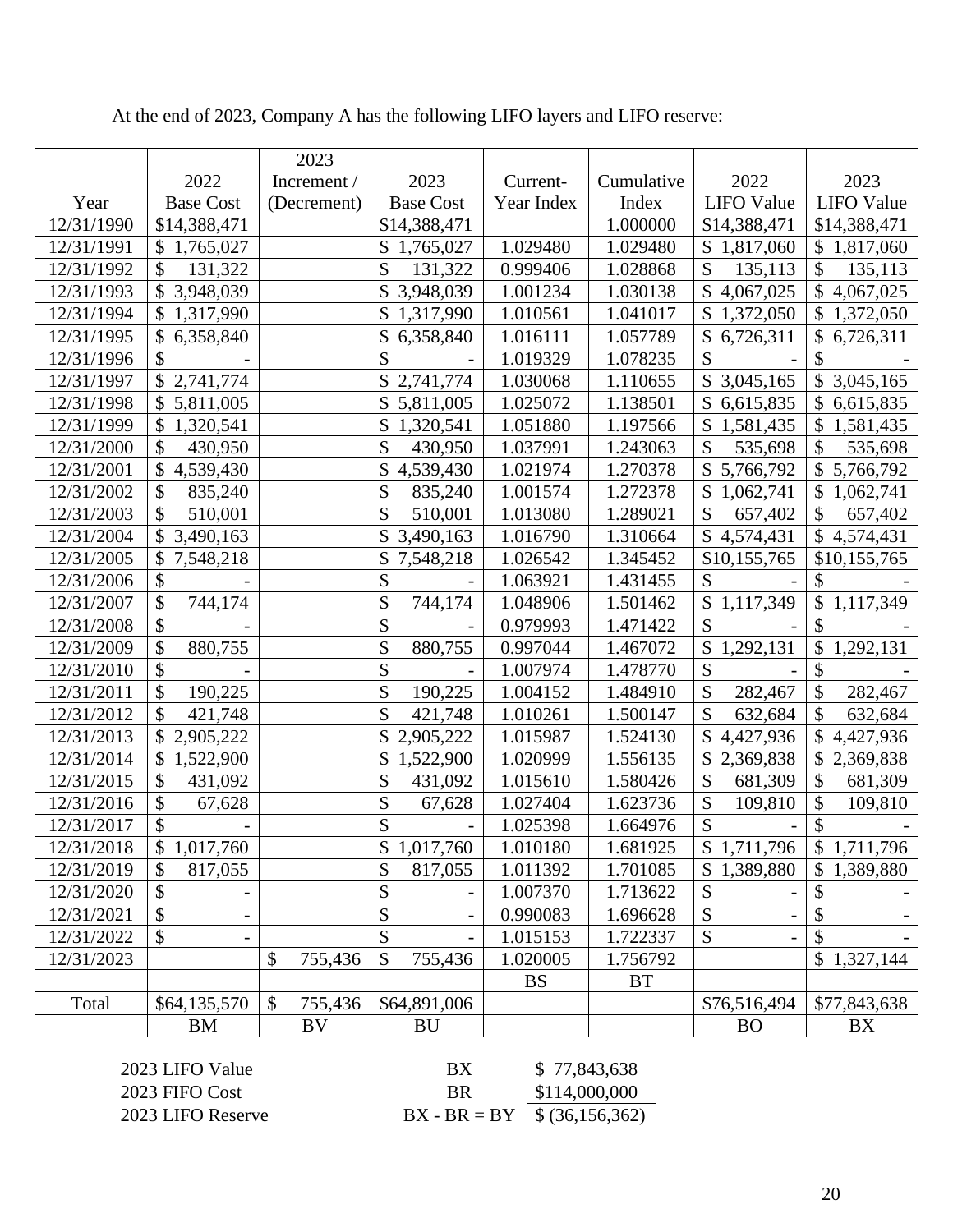Company A has a LIFO expense of \$2,209,790 (due to inflation in 2023), computed as follows:

| 2022 LIFO Reserve            | <b>BP</b>                   | $\$(33,946,572)$ |
|------------------------------|-----------------------------|------------------|
| 2023 LIFO Reserve            | -RY                         | $\$(36,156,362)$ |
| 2023 LIFO Expense / (Income) | $BP - BY = BZ$ \$ 2,209,790 |                  |

The safe harbor method enables taxpayers to obtain relief under section 473 without amending their 2020 federal income tax return each year the liquidated inventory is replaced during the replacement period if the liquidated inventory is fully replaced during, or by the end of, the replacement period.

#### **Example 5:** *Section 473 Safe Harbor Method – Inventory Partially Replaced After Three Years*

The facts are the same as Example 4, except that Company A does not fully replace the liquidated inventory by the end of the replacement period. Under the safe harbor method, Company A computes the 2023 base cost of ending inventory and compares this amount to the substitute 2022 base cost, resulting in a decrement for 2023.

| 2023 FIFO Cost              | СA             | \$100,000,000 |
|-----------------------------|----------------|---------------|
|                             |                |               |
| Current-Year Index          | <b>BS</b>      | 1.020005      |
| <b>PY Cumulative Index</b>  | <b>BB</b>      | 1.722337      |
| CY Cumulative Index         | $BS * BB = BT$ | 1.756792      |
|                             |                |               |
| 2023 Base Cost              | $CA/BT = CB$   | \$56,921,935  |
| Substitute 2022 Base Cost   | BМ             | \$64,135,570  |
| Base Cost of 2023 Decrement | $CB - BM = CC$ | \$(7,213,635) |

Company A has not fully replaced the liquidated inventory by the end of the replacement period and must recognize this decrement attributable to the 2020 qualified liquidation under section 473.

At the end of 2023, Company A has the following LIFO layers and LIFO reserve:

|            |                  | 2023          |                  |            |            |                           |                   |
|------------|------------------|---------------|------------------|------------|------------|---------------------------|-------------------|
|            | 2022             | Increment $/$ | 2023             | Current-   | Cumulative | 2022                      | 2023              |
| Year       | <b>Base Cost</b> | (Decrement)   | <b>Base Cost</b> | Year Index | Index      | <b>LIFO</b> Value         | <b>LIFO Value</b> |
| 12/31/1990 | \$14,388,471     |               | \$14,388,471     |            | 1.000000   | \$14,388,471              | \$14,388,471      |
| 12/31/1991 | \$1,765,027      |               | \$1,765,027      | 1.029480   | 1.029480   | \$1,817,060               | 1,817,060<br>\$   |
| 12/31/1992 | 131,322<br>\$.   |               | 131,322<br>\$    | 0.999406   | 1.028868   | \$<br>135,113             | 135,113           |
| 12/31/1993 | \$3,948,039      |               | \$3,948,039      | 1.001234   | 1.030138   | \$<br>4,067,025           | 4,067,025<br>\$   |
| 12/31/1994 | \$1,317,990      |               | \$1,317,990      | 1.010561   | 1.041017   | \$1,372,050               | \$1,372,050       |
| 12/31/1995 | \$6,358,840      |               | \$6,358,840      | 1.016111   | 1.057789   | \$6,726,311               | \$6,726,311       |
| 12/31/1996 | S.<br>-          |               | \$               | 1.019329   | 1.078235   | $\boldsymbol{\mathsf{S}}$ |                   |
| 12/31/1997 | \$2,741,774      |               | \$2,741,774      | 1.030068   | 1.110655   | \$3,045,165               | \$3,045,165       |
| 12/31/1998 | \$5,811,005      |               | \$5,811,005      | 1.025072   | 1.138501   | \$6,615,835               | \$6,615,835       |
| 12/31/1999 | \$1,320,541      |               | \$1,320,541      | 1.051880   | 1.197566   | \$1,581,435               | \$1,581,435       |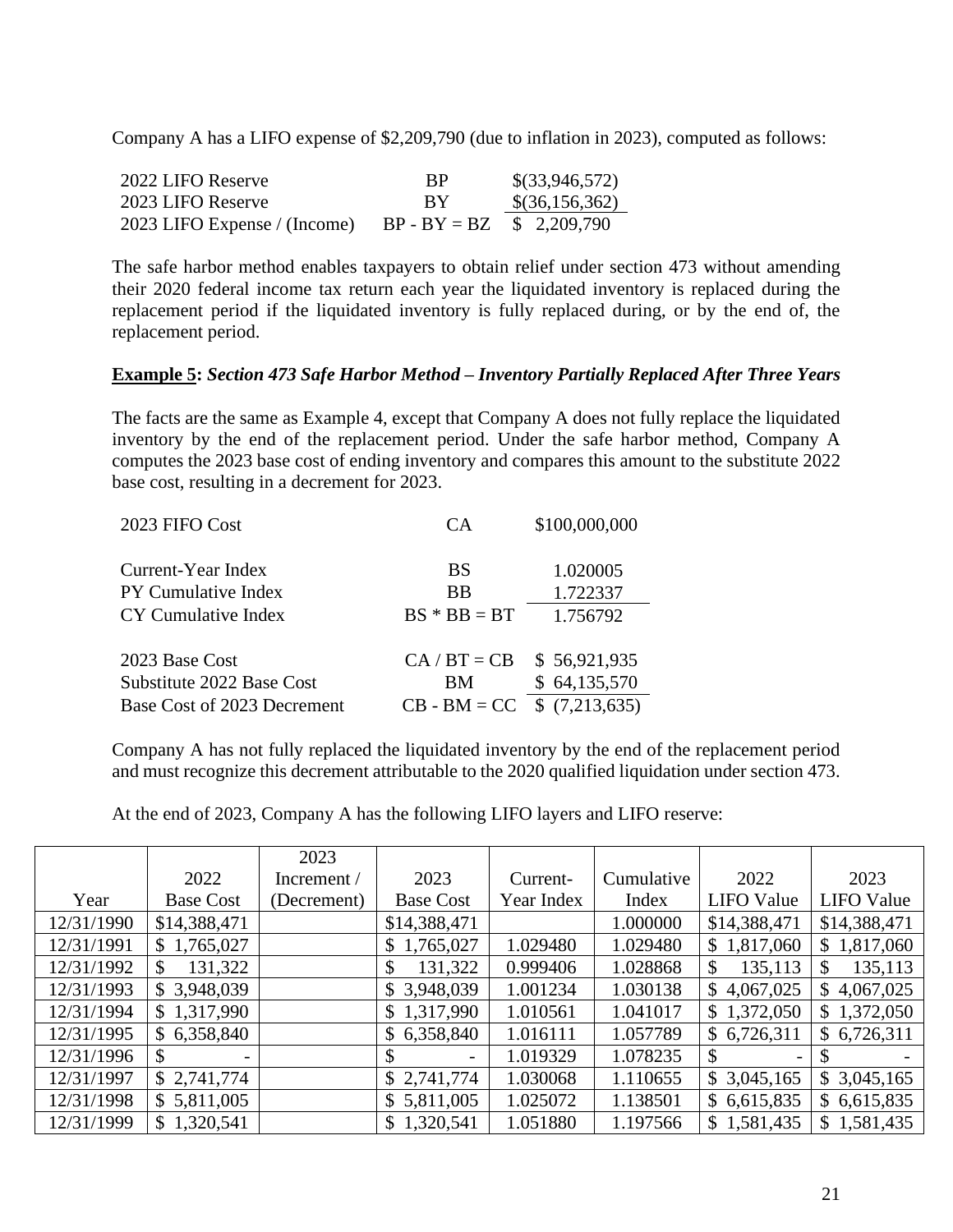| 12/31/2000 | \$<br>430,950   |                            | \$<br>430,950                      | 1.037991  | 1.243063  | \$<br>535,698   | \$<br>535,698                  |
|------------|-----------------|----------------------------|------------------------------------|-----------|-----------|-----------------|--------------------------------|
| 12/31/2001 | \$<br>4,539,430 |                            | 4,539,430                          | 1.021974  | 1.270378  | \$5,766,792     | \$5,766,792                    |
| 12/31/2002 | \$<br>835,240   |                            | \$<br>835,240                      | 1.001574  | 1.272378  | \$1,062,741     | \$<br>1,062,741                |
| 12/31/2003 | \$<br>510,001   |                            | \$<br>510,001                      | 1.013080  | 1.289021  | \$<br>657,402   | \$<br>657,402                  |
| 12/31/2004 | \$3,490,163     |                            | \$3,490,163                        | 1.016790  | 1.310664  | \$4,574,431     | $\mathbb{S}$<br>4,574,431      |
| 12/31/2005 | 7,548,218       |                            | 7,548,218                          | 1.026542  | 1.345452  | \$10,155,765    | \$10,155,765                   |
| 12/31/2006 | \$              |                            | \$                                 | 1.063921  | 1.431455  | \$              |                                |
| 12/31/2007 | \$<br>744,174   |                            | \$<br>744,174                      | 1.048906  | 1.501462  | \$1,117,349     | 1,117,349                      |
| 12/31/2008 | \$              |                            | \$                                 | 0.979993  | 1.471422  | \$              | \$                             |
| 12/31/2009 | \$<br>880,755   |                            | \$<br>880,755                      | 0.997044  | 1.467072  | 1,292,131<br>\$ | \$<br>1,292,131                |
| 12/31/2010 | \$              |                            | \$                                 | 1.007974  | 1.478770  | \$              | \$                             |
| 12/31/2011 | \$<br>190,225   | \$<br>(30, 230)            | \$<br>159,995                      | 1.004152  | 1.484910  | \$<br>282,467   | \$<br>237,578                  |
| 12/31/2012 | \$<br>421,748   | $\mathcal{S}$<br>(421,748) | \$                                 | 1.010261  | 1.500147  | \$<br>632,684   | \$                             |
| 12/31/2013 | 2,905,222       | \$(2,905,222)              | \$<br>$\overline{\phantom{a}}$     | 1.015987  | 1.524130  | 4,427,936       | \$                             |
| 12/31/2014 | 1,522,900       | \$(1,522,900)              | \$<br>$\qquad \qquad \blacksquare$ | 1.020999  | 1.556135  | 2,369,838<br>\$ | \$                             |
| 12/31/2015 | \$<br>431,092   | \$<br>(431,092)            | \$                                 | 1.015610  | 1.580426  | \$<br>681,309   | \$                             |
| 12/31/2016 | \$<br>67,628    | \$<br>(67, 628)            | \$                                 | 1.027404  | 1.623736  | 109,810         | \$                             |
| 12/31/2017 | \$              |                            | \$<br>$\overline{\phantom{a}}$     | 1.025398  | 1.664976  | \$              | \$<br>$\overline{\phantom{0}}$ |
| 12/31/2018 | 1,017,760       | \$(1,017,760)              | \$                                 | 1.010180  | 1.681925  | \$1,711,796     | \$                             |
| 12/31/2019 | \$<br>817,055   | $\mathcal{S}$<br>(817,055) | \$                                 | 1.011392  | 1.701085  | \$<br>1,389,880 | \$                             |
| 12/31/2020 | \$              |                            | \$                                 | 1.007370  | 1.713622  | \$              | \$                             |
| 12/31/2021 | \$              |                            | \$<br>$\overline{\phantom{a}}$     | 0.990083  | 1.696628  | \$              | \$<br>$\overline{\phantom{a}}$ |
| 12/31/2022 | \$              |                            | \$                                 | 1.015153  | 1.722337  |                 | \$                             |
| 12/31/2023 |                 |                            | \$                                 | 1.020005  | 1.756792  | \$              | \$                             |
|            |                 |                            |                                    | <b>BS</b> | <b>BT</b> |                 |                                |
|            | \$64,135,570    | \$(7,213,635)              | \$56,921,935                       |           |           | \$76,516,494    | \$65,148,352                   |
|            | <b>BM</b>       | CC                         | CB                                 |           |           | <b>BO</b>       | CD                             |

| 2023 LIFO Value   | CD.                                | \$65,148,352  |
|-------------------|------------------------------------|---------------|
| 2023 FIFO Cost    | <b>CA</b>                          | \$100,000,000 |
| 2023 LIFO Reserve | $CD - CA = CE \quad $(34,851,648)$ |               |

Company A has a net LIFO expense of \$905,076 based on the change in the LIFO reserve:

| 2022 LIFO Reserve                | <b>BP</b>      |               | $$$ (33,946,572) |
|----------------------------------|----------------|---------------|------------------|
| 2023 LIFO Reserve                | - CE           |               | $$$ (34,851,648) |
| 2023 Net LIFO Expense / (Income) | $BP - CE = CF$ | $\mathcal{S}$ | 905,076          |

This expense is net of LIFO income related to the decrement. The LIFO expense due to inflation in 2023 is \$2,209,814, computed as follows:

| 2023 Current Year Index      | BS.                  | 1.020005      |
|------------------------------|----------------------|---------------|
| 2023 Inflation               | $BS - 1.000000 = CG$ | 0.020005      |
| Substitute 2022 FIFO Cost    | BM.                  | \$110,463,066 |
| 2023 LIFO Expense / (Income) | $CG * BM = CH$       | \$2,209,814   |
| Due to Inflation / Deflation |                      |               |